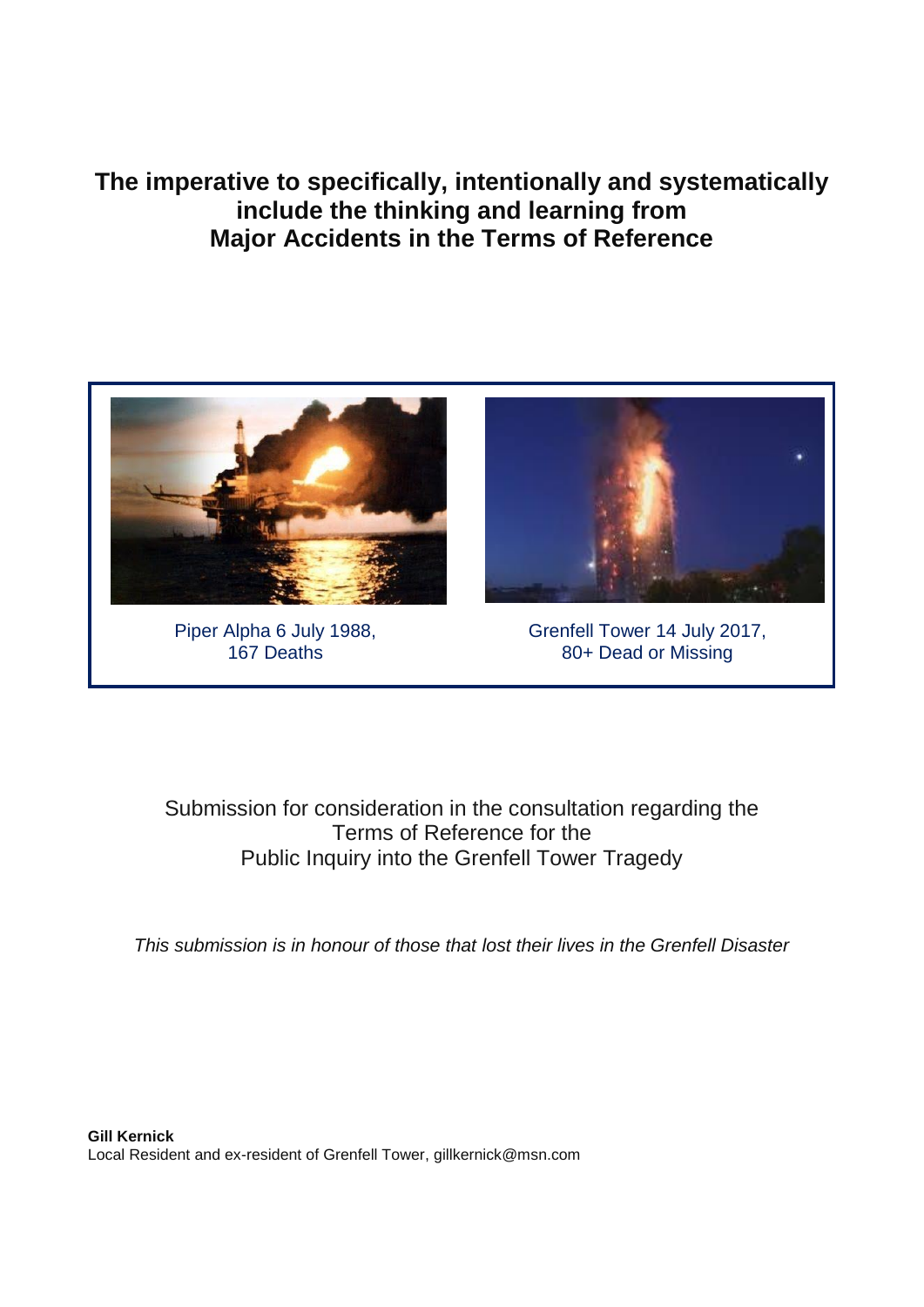# **Executive Summary**

I believe there is both a practical and moral imperative to include the learning and thinking of Major Accidents in high hazard industries in both the Terms of Reference and the Public Inquiry.

Primarily I am arguing for two things:

That the **scope** of the investigation covers both the fire itself and the response. And that it covers

- an event based investigation:
- a systemic investigation, and
- a process to ensure that recommendations are successfully implemented.

That the thinking of, and learning from **Major Accidents** is specifically, intentionally and systematically included in the Public Inquiry.

I further recommend the inclusion of the following **experts**:

- Jim Wetherbee, author of Controlling Risk in an Unsafe World and retired NASA astronaut and commander of five spaceflight missions. Jim has worked on implementing the corrective actions following the two space shuttle disasters, the Texas City Refinery explosion and the Deepwater Horizon (Gulf of Mexico) disasters.
- Sydney Dekker, professor and author of numerous books on of safety and human performance. His books include The Field Guide to Understanding Human Error and Just Culture.
- James Reason, professor and author of numerous books with a research focus on human error and the way people and organizational processes contribute to the breakdown of complex systems. His books include The Human Contribution; and Human Error.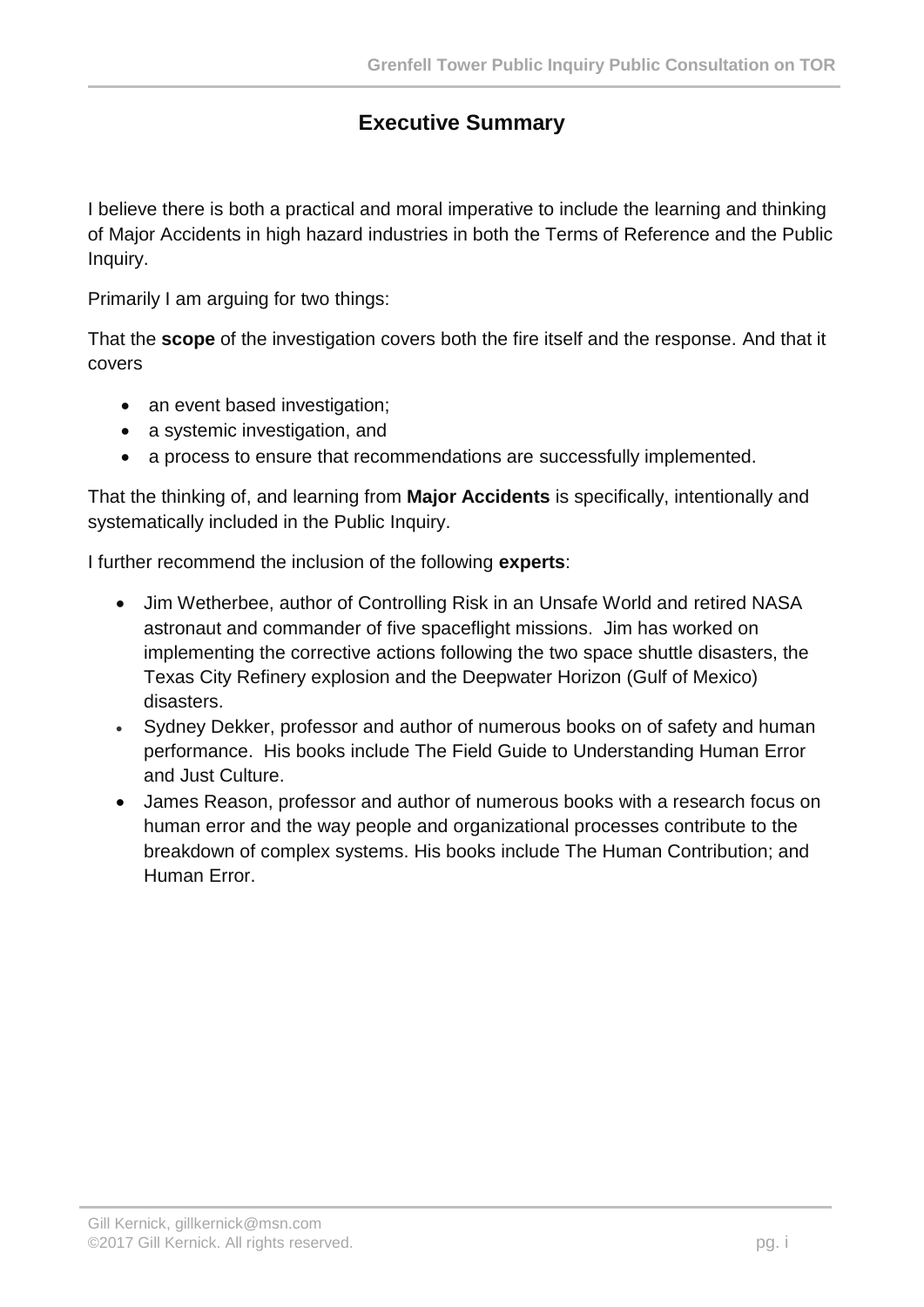# **Table of Contents**

| 1                                                                                         |                                                                                    |                                                                                       |  |  |  |  |
|-------------------------------------------------------------------------------------------|------------------------------------------------------------------------------------|---------------------------------------------------------------------------------------|--|--|--|--|
| $\mathbf{2}$                                                                              |                                                                                    |                                                                                       |  |  |  |  |
|                                                                                           | 2.1                                                                                |                                                                                       |  |  |  |  |
|                                                                                           | 2.2                                                                                |                                                                                       |  |  |  |  |
|                                                                                           | 2.3                                                                                |                                                                                       |  |  |  |  |
|                                                                                           | 2.4                                                                                |                                                                                       |  |  |  |  |
|                                                                                           | 2.5                                                                                |                                                                                       |  |  |  |  |
|                                                                                           | 2.6                                                                                |                                                                                       |  |  |  |  |
|                                                                                           | 2.7                                                                                |                                                                                       |  |  |  |  |
|                                                                                           | 2.8                                                                                |                                                                                       |  |  |  |  |
| 3                                                                                         |                                                                                    |                                                                                       |  |  |  |  |
|                                                                                           | 3.1                                                                                |                                                                                       |  |  |  |  |
|                                                                                           | 3.2                                                                                |                                                                                       |  |  |  |  |
|                                                                                           | 3.3                                                                                |                                                                                       |  |  |  |  |
|                                                                                           | 3.4                                                                                |                                                                                       |  |  |  |  |
|                                                                                           | 3.5                                                                                |                                                                                       |  |  |  |  |
|                                                                                           | 3.6                                                                                |                                                                                       |  |  |  |  |
|                                                                                           | 3.7                                                                                | Is there any type of evidence that I think is essential for the inquiry to obtain? 18 |  |  |  |  |
|                                                                                           | 3.8                                                                                |                                                                                       |  |  |  |  |
| 4                                                                                         |                                                                                    |                                                                                       |  |  |  |  |
|                                                                                           | Appendix A: Grenfell Tragedy - What is needed to create lasting systemic change 21 |                                                                                       |  |  |  |  |
| Appendix B: Martin Stanley article and transcript of Gill Kernick on Today Programme.  23 |                                                                                    |                                                                                       |  |  |  |  |
|                                                                                           |                                                                                    |                                                                                       |  |  |  |  |
|                                                                                           |                                                                                    |                                                                                       |  |  |  |  |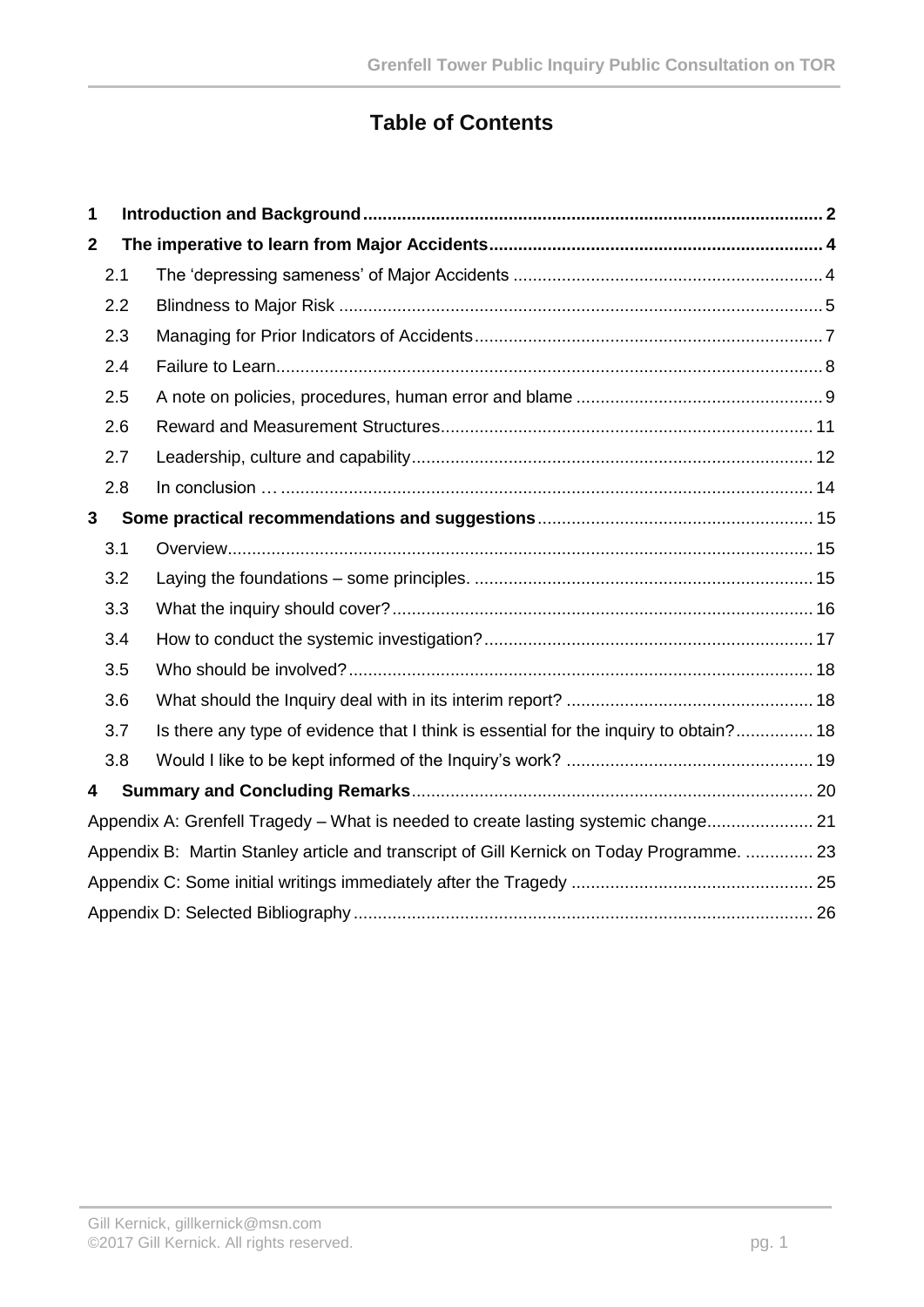### <span id="page-3-0"></span>**1 Introduction and Background**

I am arguing for the inclusion of the learning and thinking of Major Accidents (Low probability, High consequence events) to be specifically, intentionally and systemically included in the Inquiry.

I work in high hazard industries partnering organisations to develop leadership capability and cultures that prevent major accidents. My clients include the most senior executives in some of the UK and world's largest organisations. I was a member of the global faculty for BP delivering a programme on safety, culture and leadership in the aftermath of the Texas City (15 deaths), and Macondo / Deepwater Horizon (11 deaths) disasters.

I lived on the  $22<sup>nd</sup>$  floor (then the 18<sup>th</sup>) of Grenfell Tower from 2011 to 2014. On the 14th June 2017, I sat on my bed and watched Grenfell burn. I vowed to do what it takes to create lasting systemic change.

I live, and am a leaseholder, in Trellick Tower. My husband is the chair of the Residents Association. I have participated in the Tenant Management Organisation's (TMO's) consultation process both regarding the major works at Grenfell and Trellick Tower. David Collins, ex-chair of the Grenfell Residents Association, is a friend who took over our apartment in Grenfell.

All views expressed in this document are my own. Whilst this is a professional view, I am writing this as a local resident who used to live in Grenfell. I would, however, like to acknowledge the contribution Capt. Jim Wetherbee, author of 'Controlling Risk in a dangerous world'<sup>1</sup> who has contributed enormously by talking through the events and my thinking.

Jim is an American former naval officer and aviator, test pilot, aerospace engineer, and NASA astronaut. He is a veteran of six Space Shuttle missions and is the only American to have commanded five spaceflight missions. He has worked to implement the corrective actions developed after four major accidents in the last 25 years – the Space Shuttle disasters, Challenger (1986, 7 deaths) and Columbia (2003, 7 deaths); and in the oil and gas industry, the Texas City Refinery explosion (2005, 15 deaths) and the Deepwater Horizon disaster (2010, 11 deaths, the industry's largest marine oil spill).

Viewed through a professional lens, I believe there are key lessons to be learned from the thinking of major accidents (Low probability / High consequence events). Traditional views of safety and incident investigations will not provide the learning needed to prevent a tragedy of this nature happening again.

Viewed through a human lens, I believe there is a moral imperative to do so. It is the right thing to do to honour those that died in the Grenfell Tragedy. It is also the right thing to do to honour those that died in the disasters on which the learning is founded. They died, at least to some degree, having knowingly put themselves at risk by working in high hazard industries. In Grenfell, people died in their homes.

<sup>1</sup> <sup>1</sup> Wetherbee, Jim; 2017; Controlling Risk in a Dangerous World.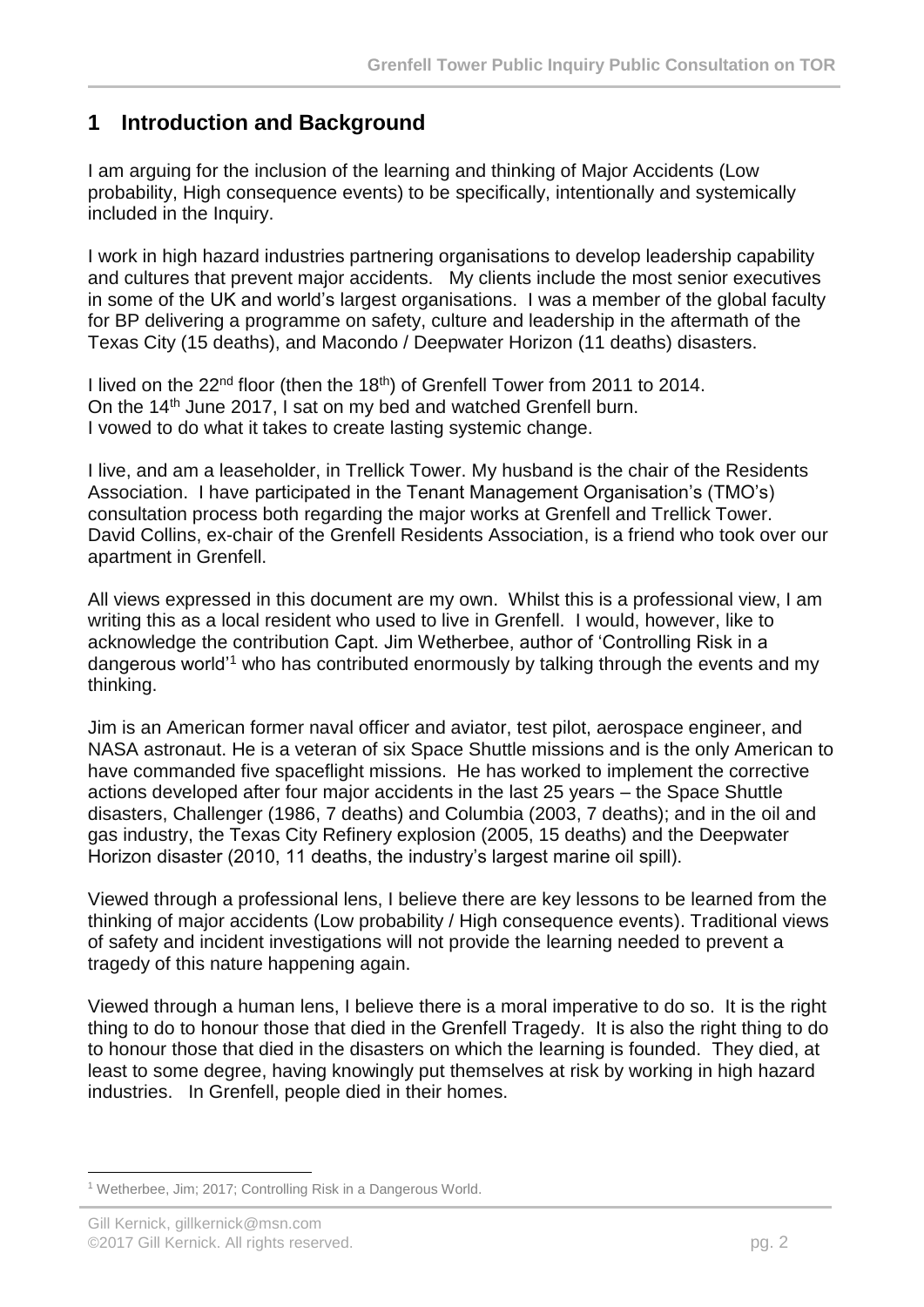On June 17<sup>th</sup>, I was interviewed by Matthew Price on the Today programme. Key points are transcribed by Martin Stanley<sup>2</sup> on his website Understanding Regulation. This document outlines my thinking and argues for the need to build the thinking and learning from Major Accidents into the Terms of Reference for the Public Inquiry.

#### I present two main themes:

The **Imperative to Learn from Major Accidents**, drawing attention to some of the lessons learned in high hazard industries that would be useful to apply to Grenfell. I explore Blindness to Major Risk; Prior Indicators of Tragedies; Failure to Learn; A note on policies and procedures; Reward and Management Structures; Leadership and Culture and some concluding remarks.

I then offer some **practical suggestions** as to how these lessons could be intentionally and systemically incorporated into the Terms of Reference of the Public Inquiry. I explore Laying the foundations, how to conduct the Systemic Investigation; who should be involved; what should the inquiry deal with in its interim report; is there any type of evidence I think is essential for the inquiry to obtain and being kept informed of the work of the Inquiry.

Appendices present reflections on some conversations with Jim Wetherbee: Creating Lasting Systemic Change; transcript of my interview on the Today programme in an extract from the regulations website (Martin Stanley); some initial writings in the days after the disaster and a Selected Bibliography.

1

<sup>&</sup>lt;sup>2</sup> Stanley, Martin; 2017; [http://www.regulation.org.uk/risk-grenfell\\_tower.html](http://www.regulation.org.uk/risk-grenfell_tower.html) (See Appendix A for a transcript)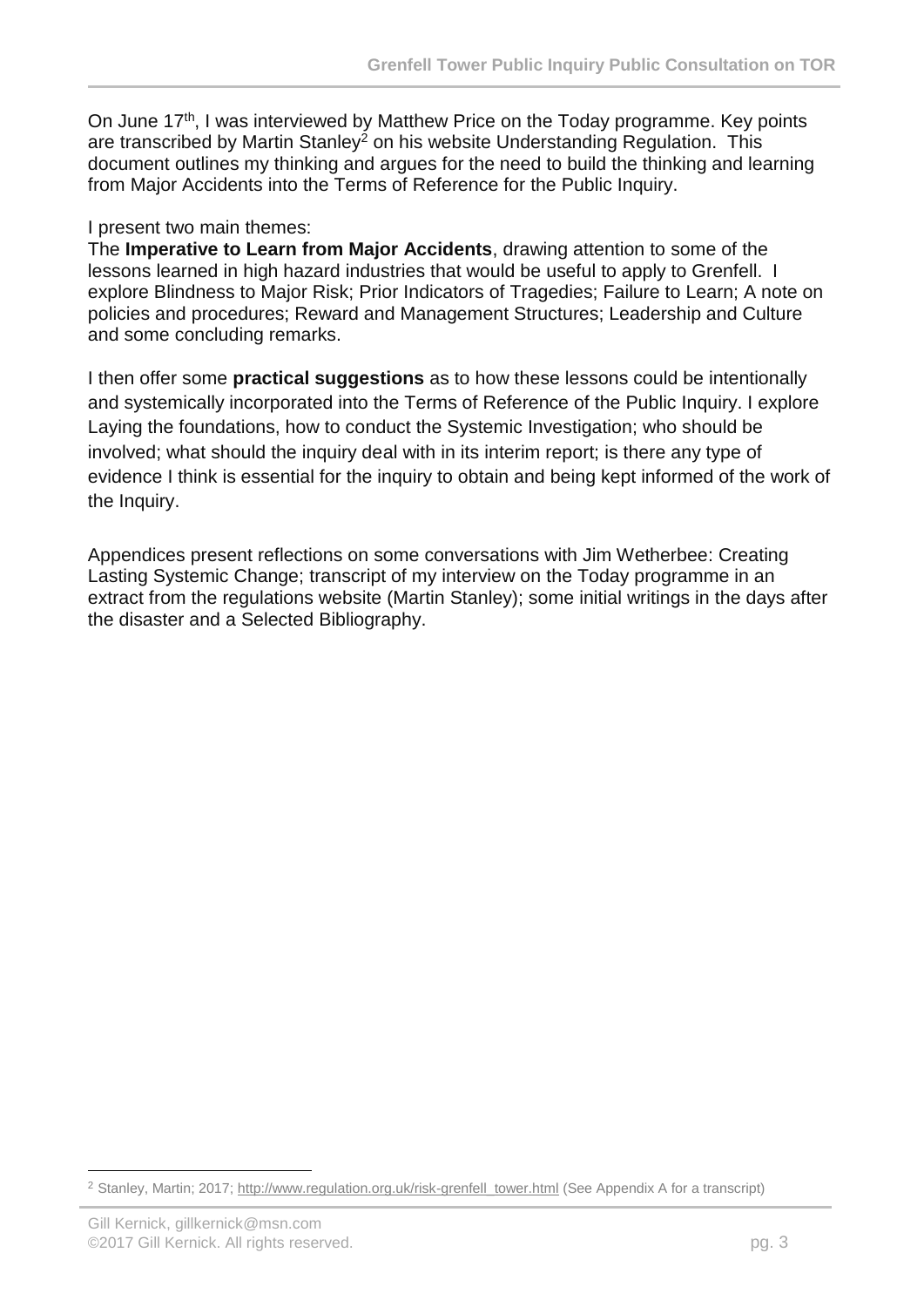# <span id="page-5-0"></span>**2 The imperative to learn from Major Accidents**

In this section I present some views from the world of Major Accidents that, with the available information, would appear to have some application to Grenfell. I'm arguing for the inclusion of this kind of thinking in the Inquiry. I'm **not** attempting a dissertation of all the thinking that High Consequence, Low Probability events offer. I've attempted to demonstrate the practical and moral imperative for including this thinking in the Terms of Reference and the Inquiry itself.

### <span id="page-5-1"></span>**2.1 The 'depressing sameness' of Major Accidents**

On 6th July 1988, almost 29 years to the day of the Grenfell Tragedy, the world's largest oil rig disaster killed 167 people in the North Sea. Here are just a few of the seemingly striking similarities to the Grenfell Tragedy.

- The fire on Piper Alpha took 22 minutes to engulf the platform. The Public Inquiry into the disaster by Lord Cullen judged that the operator had used inadequate maintenance and safety procedures. Major works had been conducted which removed protection. Cost cutting and pressure to produce were in play.
- Of the 61 survivors, many violated procedure by jumping into the Sea. Advise was that doing this would lead to certain death. In Grenfell advise was to stay in flats which under normal circumstances made sense, in the face of unprecedented circumstances, regular procedures may not keep us safe.
- Cullen was scathing about the lack of a system or process for coping with a major accident. The same must be said in Grenfell as we look at the absolute failure to take care of victims in the days following the disaster.

Cullen conducted the Inquiry into the Ladbroke Rail Disaster (1999, 31 deaths). The driver had gone through a red signal. The issue of poor visibility had long been raised, and ignored. So too, it appears, had the residents in Grenfell.

In an interview 25 years after Piper Alpha<sup>3</sup>, Cullen spoke of the need to look beyond just the technical aspects of the accident to investigate the quality of the management of safety. It is in this second aspect that I believe the Grenfell Public Inquiry would be negligent in its duties if it did not include the thinking from and heed the learnings about how to investigate and prevent major accidents in high hazard industries.

Andrew Hopkins in his book 'Failure to Learn' <sup>4</sup> about the Texas City Refinery Disaster (2005, 15 deaths) refers to the '*depressing sameness'* of major accidents. 'Failure to Learn' is a masterpiece in understanding the complex, systemic contributors to a major accident. Eva Rowe lost both her parents in the disaster, as part of her settlement, BP released documents and depositions which would not normally have been made public.

**<sup>.</sup>** <sup>3</sup> Cullen interview on 25<sup>th</sup> anniversary of Piper Alpha: [http://www.bbc.co.uk/news/uk-scotland-north-east-orkney-shetland-](http://www.bbc.co.uk/news/uk-scotland-north-east-orkney-shetland-22863286)[22863286](http://www.bbc.co.uk/news/uk-scotland-north-east-orkney-shetland-22863286)

<sup>4</sup> Hopkins, Andrew; 2009, Failure to Learn: The BP Texas City Refinery Disaster, p 4.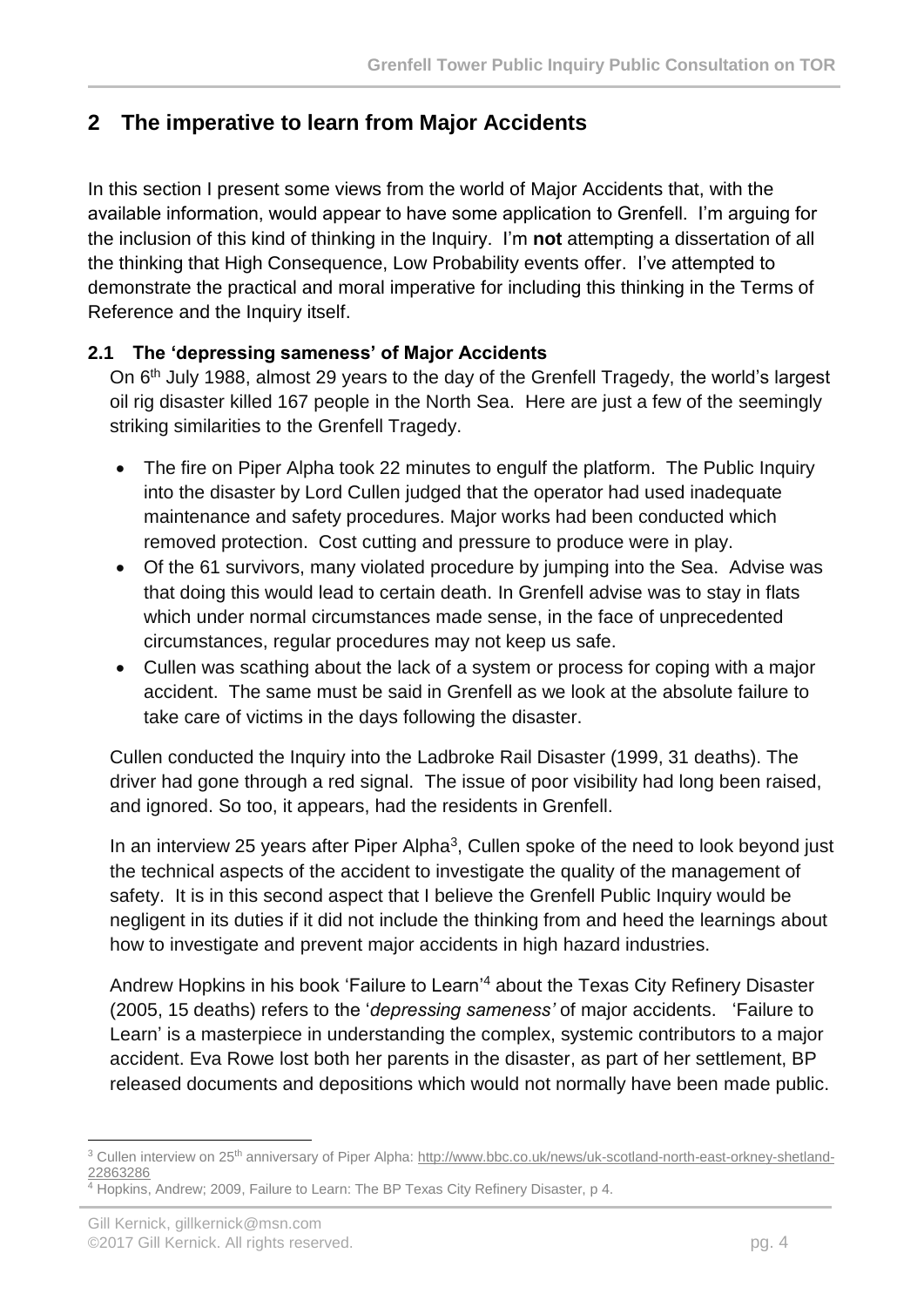This provided a unique insight. I would strongly recommend it is read by those involved in the Grenfell Tragedy Public Inquiry.

To restate, the key difference between high hazard industry major accidents and the Grenfell Tragedy is that people died in their homes, not on an oil rig or refinery. To extrapolate the learnings will entail expanding the scope beyond the organisations immediately involved to include broader political and social issues.

There is an opportunity to build on what has been learned in one industry and bring this to bear in a different context. To my mind this would honour the lives of those lost both in Grenfell and in other major disasters and it is our moral imperative.

In the coming pages, I explore some of these issues in more detail.

#### <span id="page-6-0"></span>**2.2 Blindness to Major Risk**

One of the key learnings from major accidents is the need to view major risk distinctly. A major accident is a low probability, high consequence event (sometimes referred to as a Black Swan event). The leadership and management required for the prevention of major accidents is different to that required for preventing higher probability, lower consequence events (often referred to as personal safety or 'slips, trips and falls').

This is not to say that the management of personal safety is not important. Many people die from personal safety accidents. What is needed is the management of both personal safety and major accidents.

A major accident is not the result of a single event, it is a systemic outcome resulting from several latent (pre-existing and often hidden) conditions, often triggered by an active failure (current failure e.g. human error or an ignition source) aligning at a moment in time that leads to horrific consequences.

This is illustrated through what is called the 'barrier' or 'swiss cheese' model<sup>5</sup>.

Simply stated, the model proposes that there are barriers in place to protect us from major accidents. These are often categorised into those to do with the asset or plant; policies/ procedures and people. In each of these barriers, there are 'latent conditions' or holes, which are either known or unknown. In a major accident, these holes line up and a hazard, finds its way through all the barriers ending in catastrophic results.

In Grenfell, it would be valuable to look at the unfolding of the tragedy through this lens. Initial indications point to many latent conditions in the plant (one fire exit, exposed gas pipes, window fitting, cladding etc.), in the processes (stay put policy, processes for safety risk assessment etc.) and in people (TMO and Council relationship with residents, failure to listen). Many of the latent conditions in the building itself it appears, are a result of the Major Works. Given the breadth of this inquiry there may well be other categories to consider e.g. did the 2005 fire reform act add some latent

**<sup>.</sup>** <sup>5</sup> For a detailed exploration of the swiss cheese model and its application see Reason, James; The Human Contribution: Unsafe Acts, Accidents and Heroic Recoveries; 2008.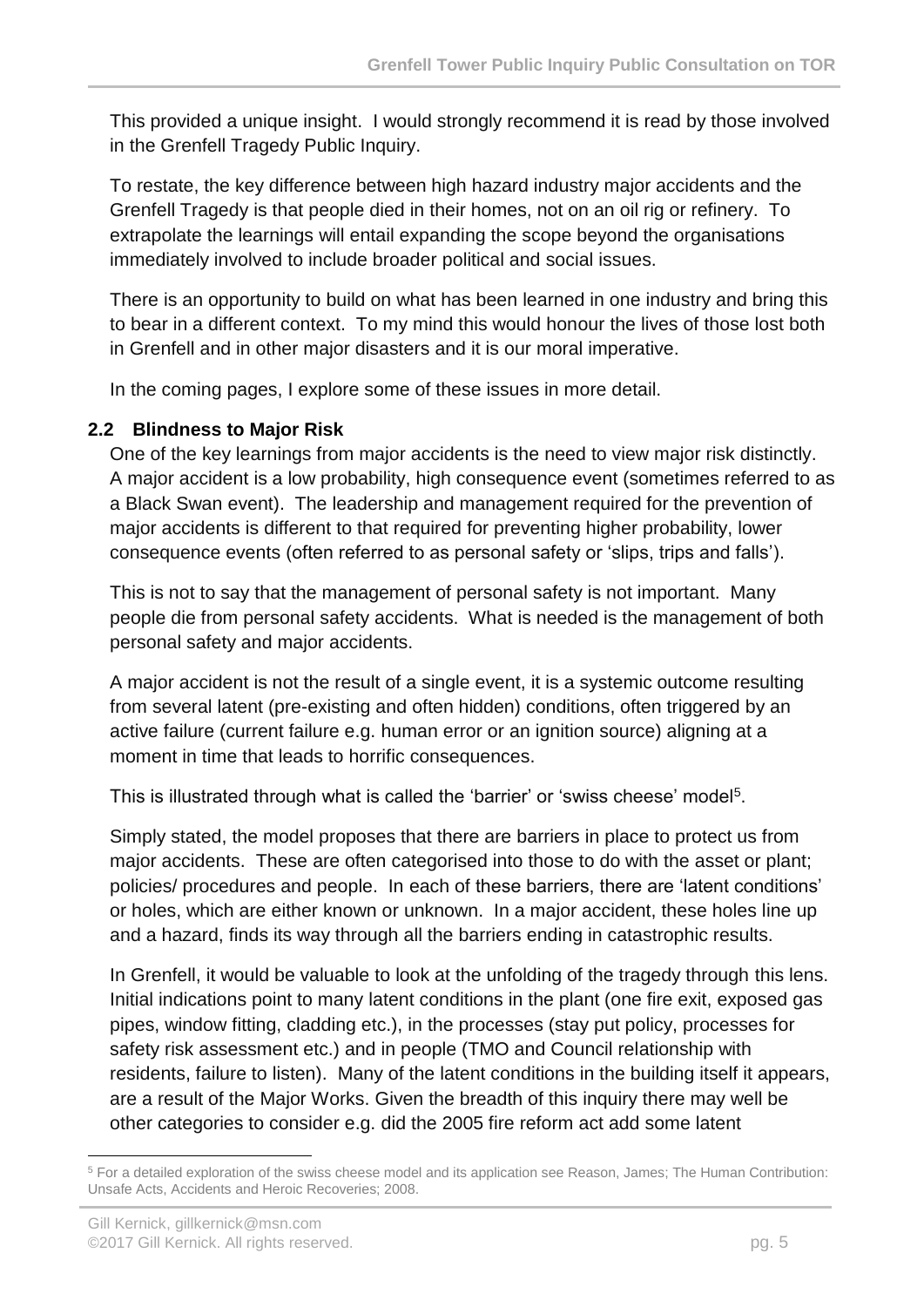conditions? Has cost cutting led to latent conditions in terms of the ability of emergency services to respond?



**The Swiss Cheese (or Barrier) Model – An illustration<sup>6</sup>**

Overall, since the tragedy, I have seen little to indicate that the tragedy is being viewed through the lens of major risks. This is not a normal safety incident and viewing it from traditional 'slips, trips and falls' and root cause analysis perspective will not lead to the learning needed.

The failure is systemic, I suspect that no-body in authority was systematically considering the major accident risk. People were not engaged in discovering the latent conditions or considering any unintended consequences of the decisions and actions they were taking.

One of the biggest mitigations against major accidents is what is often referred to as mindful leadership or chronic unease. Looking from the perspective of the worst thing that could go wrong.

But, it was foreseen: … in November 2016, the Grenfell Action Group published a 'frighteningly prescient post titled Playing With Fire: "T*he Grenfell Action Group firmly believe that only a catastrophic event will expose the ineptitude and incompetence of our landlord, the KCTMO, and bring to an end the dangerous living conditions and neglect of health and safety legislation that they inflict upon their tenants and leaseholders… It is our conviction that a serious fire in a tower block… is the most likely reason those who wield power at the KCTMO will be found out and brought to justice*".'<sup>7</sup>

Did those accountable consider the major accident risk? What was in place for them to so?

**<sup>.</sup>** <sup>6</sup> James Reason, The Human Contribution

<sup>7</sup> The independent: http://www.independent.co.uk/voices/grenfell-tower-fire-kensington-london-residents-kctmo-councilcontract-ignored-poor-a7789276.html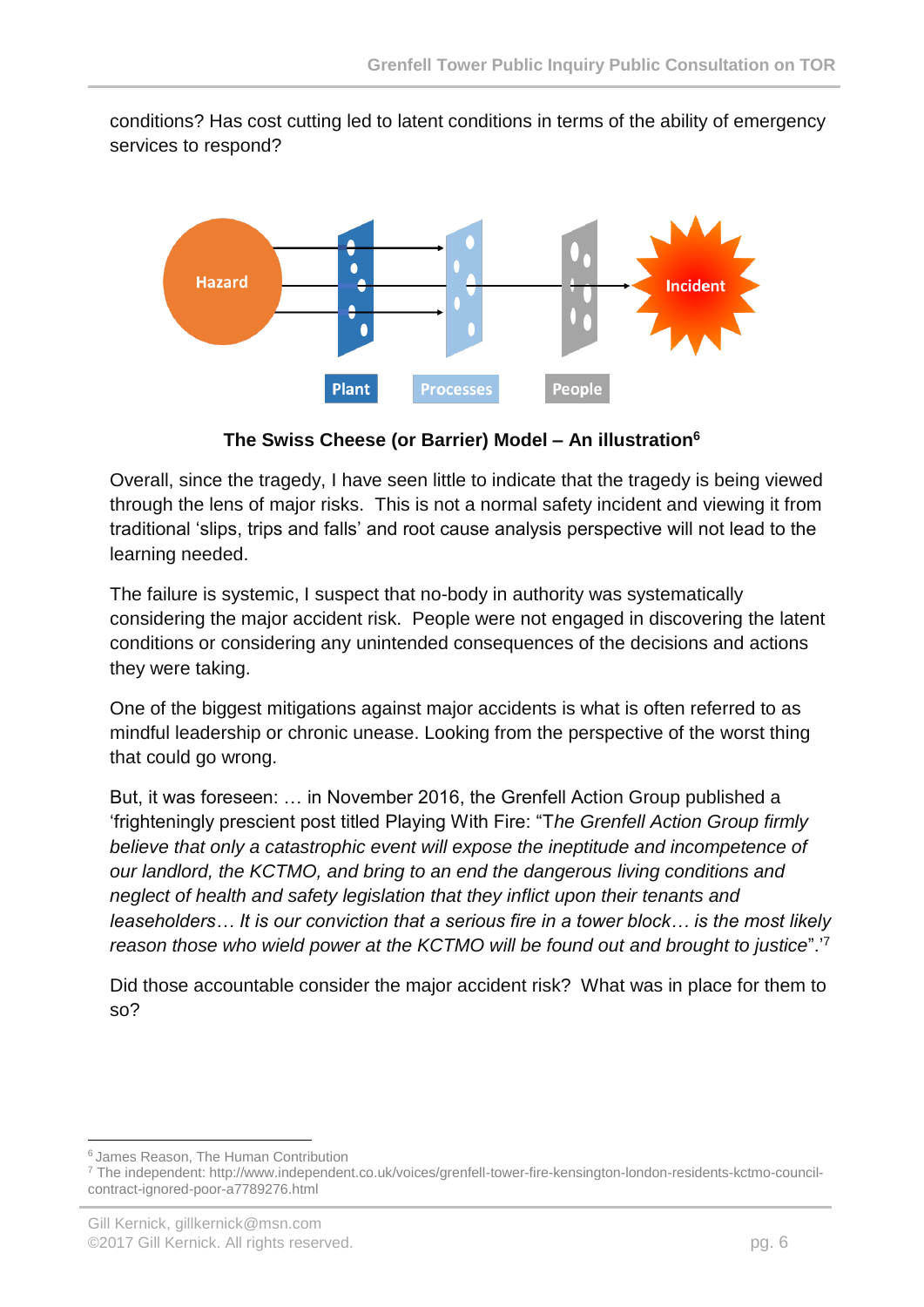#### <span id="page-8-0"></span>**2.3 Managing for Prior Indicators of Accidents**

Distinguishing between 'personal safety' – slips, trips and falls and 'major accidents or process safety', has led to a paradigm shift in how safety is viewed in high hazard industries.

In both Texas City and on the Deepwater Horizon personal safety records were outstanding. A key learning from high hazard industries is the need to think about personal safety distinctly from major accidents.

Hopkins <sup>8</sup> distinguishes the need for (and lack of) what he calls '2 triangle thinking' in the Texas City Refinery explosion. He speaks of managers and executives who did not see the need to manage distinctly for the prevention of personal safety incidents and major accidents.

An assumption that personal injury statistics (number of near misses, minor injuries, serious injuries, single deaths) are an indication of how well major risk is being managed is common. This assumption can blind us into a false sense of security about the major risks we face.

The management of pre-cursors to major accidents in the oil and gas industry considers things such as the number of gas releases; maintenance backlogs, degradation of norms and processes and ignition sources. To link personal safety with major accidents in terms of pre-cursors would be like saying that a baggage handler putting his back out had a bearing on whether a plane blew up.

There may be overlaps in pre-cursors such as the safety culture and management of change processes, however, to fail to distinguish between and manage distinctly for the pre-cursors of personal safety and major accidents is poor management of safety.

How were those in authority tending toward the prevention or elimination of the preconditions of major accidents? Were the surges in electrical power reported by the residents seen as a potential pre-condition to a high consequence event? <sup>9</sup> Or simply through the lens of a low consequence event? This question needs to be asked in relationship to both the design, construction and ongoing operation/maintenance of the building.

A cursory view of the Council's website does not show anything that would lead me to think they were looking at pre-cursors to major accidents distinctly from personal safety.

This is important from two perspectives. Firstly, it would indicate that there is something lacking in the quality of the management of safety that, if in place, could have prevented the tragedy. Secondly, it dispels any myth that there is little those in authority and power can do to prevent seemingly unprecedented events occurring.

**<sup>.</sup>** <sup>8</sup> Hopkins, Failure to Learn, Chapter 6

<sup>9</sup> The independent: http://www.independent.co.uk/voices/grenfell-tower-fire-kensington-london-residents-kctmo-councilcontract-ignored-poor-a7789276.html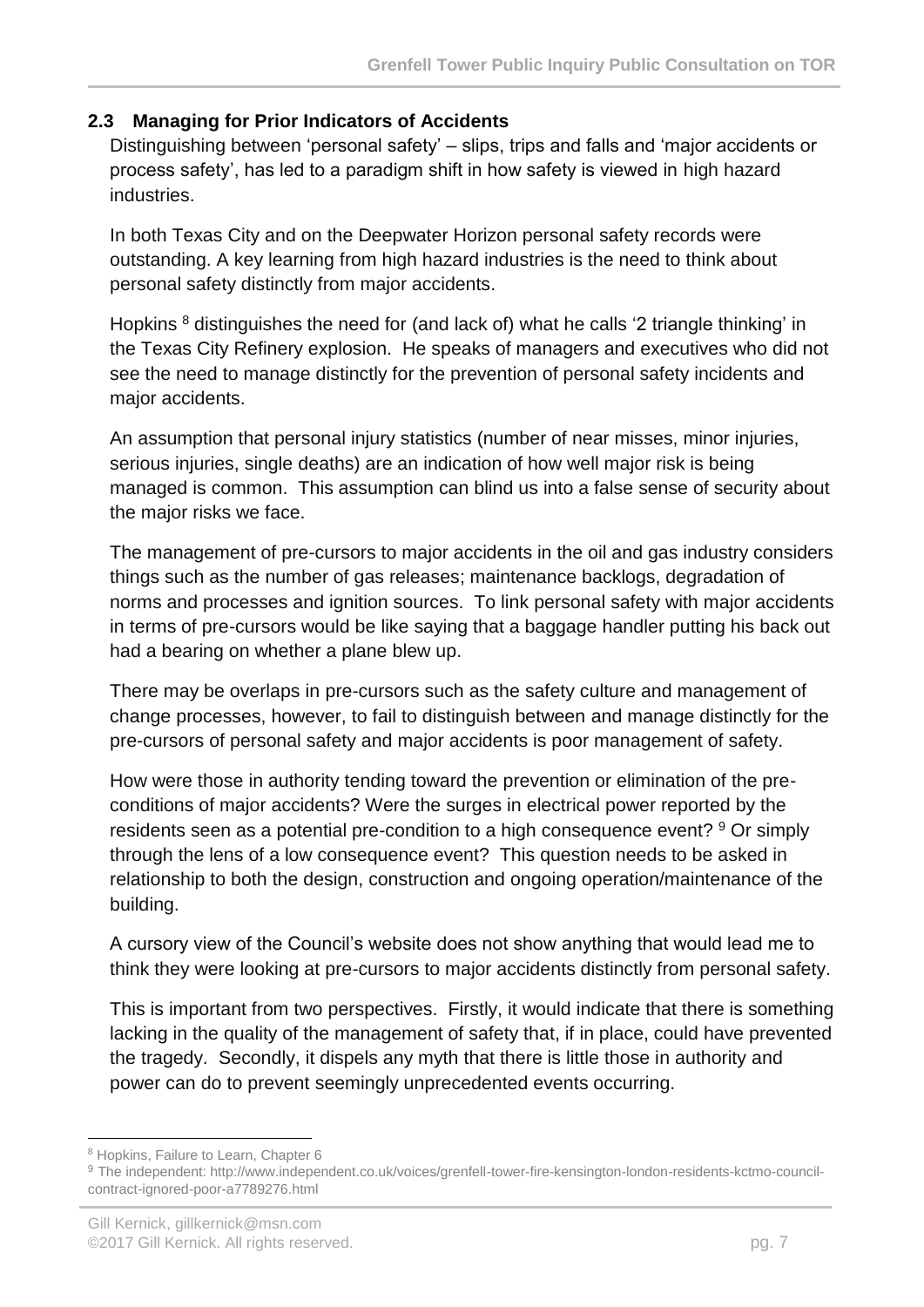Jim Wetherbee<sup>10</sup> in his book 'Controlling Risks' lists 10 adverse conditions that exist in organisations before they experienced any accident or major disasters.

| <b>Technical/Systems/Managerial Side</b>                                                                                                                                                                                                                                                                                                                                                                                        | Social/Human/Leadership Side                                                                                                                                                                                                                                                                                                                                                                                                                                                                                                                                   |
|---------------------------------------------------------------------------------------------------------------------------------------------------------------------------------------------------------------------------------------------------------------------------------------------------------------------------------------------------------------------------------------------------------------------------------|----------------------------------------------------------------------------------------------------------------------------------------------------------------------------------------------------------------------------------------------------------------------------------------------------------------------------------------------------------------------------------------------------------------------------------------------------------------------------------------------------------------------------------------------------------------|
| <b>Emphasised Organisational results</b><br>rather than the quality of individual<br>activities (focus on results not quality<br>of action)<br>Stopped searching for vulnerabilities<br>- didn't think a disaster would occur<br>Didn't create or use an effective<br>assurance process<br>Allowed violation of rules, policies<br>$\bullet$<br>and procedures<br>Some leaders and operators were<br>not sufficiently competent | Leaders didn't fulfil the<br>$\bullet$<br>(Transformational) purpose of<br>leadership.<br>Leaders didn't create accountability<br>$\bullet$<br>(nor commitment) before the incident<br>Leaders didn't sufficiently listen to,<br>$\bullet$<br>engage with or care for their people<br>Some leaders and operators placed<br>$\bullet$<br>self-interests above the organisation<br>Leaders and operators didn't<br>$\bullet$<br>possess error wisdom. (didn't<br>understand patterns of errors and<br>biases in decision making in<br>themselves or their teams) |

There would be value in the Inquiry investigating how many of these conditions were present in both the Council and the TMO.

Were both personal and process (major accident) safety manged for distinctly? What were the leading indicators that were being measured to manage for preventing a Major Accident? How were these measured and responded to?

### <span id="page-9-0"></span>**2.4 Failure to Learn**

The reaction to major accidents is often that they couldn't have been foreseen, that the nature of 'low probability' events somehow means we can't prevent them.

However, when you study these kinds of events, there is a shocking failure to learn. For example, in the Texas City disaster 'almost every aspect of what went wrong had gone wrong before, either at Texas City or elsewhere'<sup>11</sup> Hopkins concludes that they suffered from a learning disability, and says this is not unique – it could equally be applied to NASA and the space shuttle accidents.<sup>12</sup>

There appears to be a similar learning disability around Grenfell: How is it that the learning in high hazard industries of the criticality of listening to the concerns of front line workers is not transferred to the context of social housing and listening to residents? How is it that it appears as if there we high rise buildings in France, the UAE and Australia that had similar cladding had all been hit by fires that spread<sup>13</sup>?

1

<sup>10</sup> Wetherbee, Jim; 2017, Controlling Risk, Chapter 1

<sup>&</sup>lt;sup>11</sup> Hopkins, 'Failure to Learn', page 4

<sup>12</sup> Hopkins, 'Failure to Learn', page 72

<sup>13</sup> http://www.bbc.co.uk/news/uk-40283980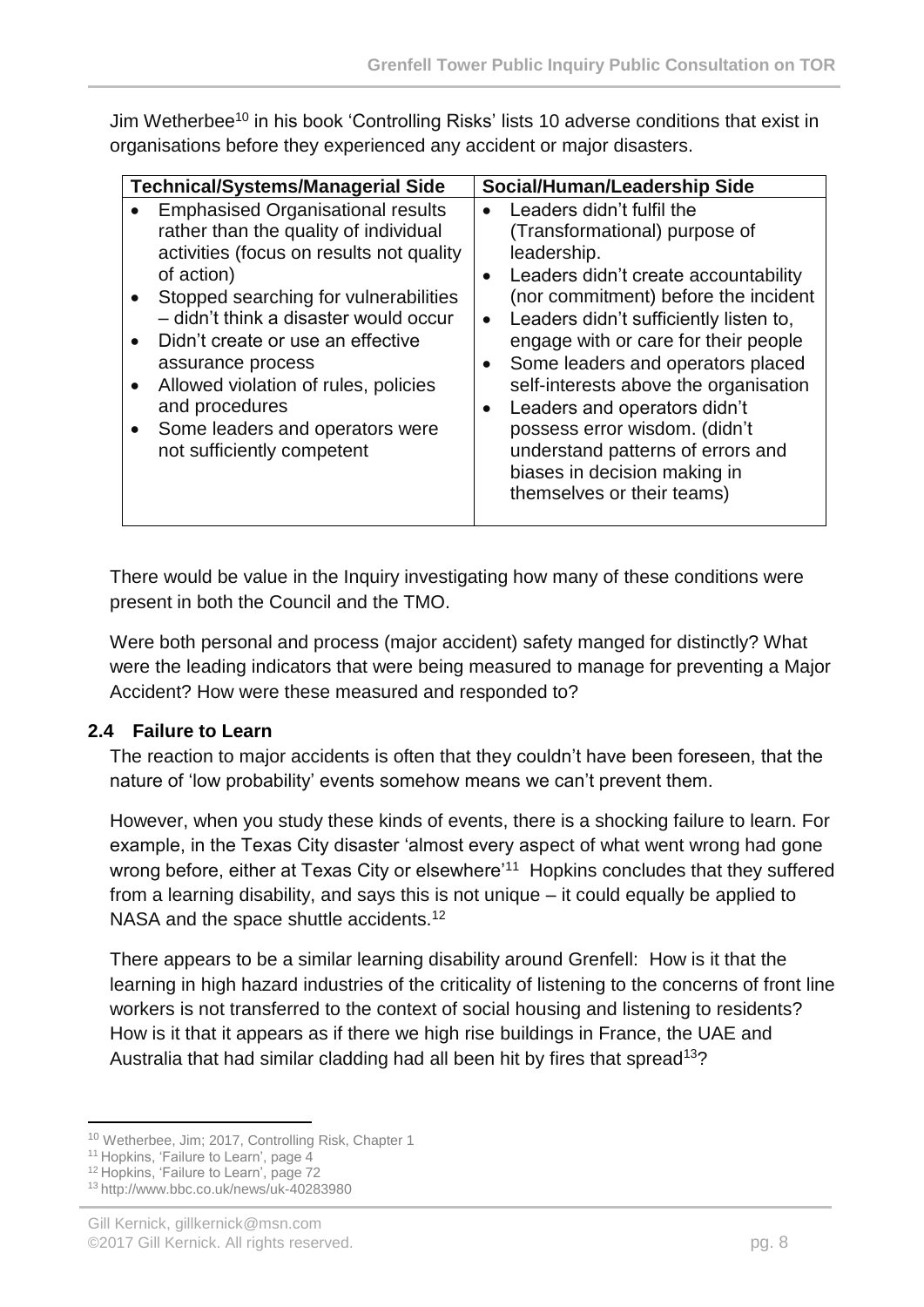Investigations tend to focus only on what went wrong in the specific incident. We need to understand why the lessons that were available prior to the event didn't get learned. This failure to learn is likely systemic in nature, concerning leadership, culture and organisation issues. Understanding the systemic causes of the failure to learn is critical if we're serious about how to prevent events like this happening again.

As Jim Wetherbee said in a conversation with me, 'The Goal is to turn Hindsight into Foresight'. If we don't understand and correct the failure to learn we will never turn the lessons from Grenfell into an opportunity to prevent something. We are both in the period after a major accident, AND in the period before a major accident. What are we doing to prevent the next one happening?

What was in place in the management of safety to ensure lessons were learned from other events? What was the process for learning? What did it cause in terms of real change in thinking and behaviour?

### <span id="page-10-0"></span>**2.5 A note on policies, procedures, human error and blame**

Initial indications are that some building regulations and other policies and procedures may have been violated in Grenfell. We will need to await the findings of both the Inquiry and the Investigation to understand what happened regarding adherence to policies and procedures.

I do want to highlight that learnings in major accidents indicate that understanding the relationship between human behaviour and policies and procedures is complex. The view that policies and procedures keep us safe and that the problem is that people don't follow them is outdated.

We will not solve the issues Grenfell raises by focussing only on regulation and policies and procedure. This is important but will not be sufficient to enable the kind of change that is needed.

In my experience, there is always a gap between what is practiced and what the procedure says. In mature organisations, this is recognised and the culture and leadership actively work to close this gap. This requires a safe environment where operators can speak about where they don't follow procedures and work in partnership with the technical authorities to either change procedures or give the operators what they need to follow the procedures.

In many instances policies and procedures are outdated, inaccurate and contradictory. Holding the view that 'policies and procedures' keep us safe, and the problem is the person or operator that didn't follow them, is far too simplistic and will not lead to understanding deeper systemic issues.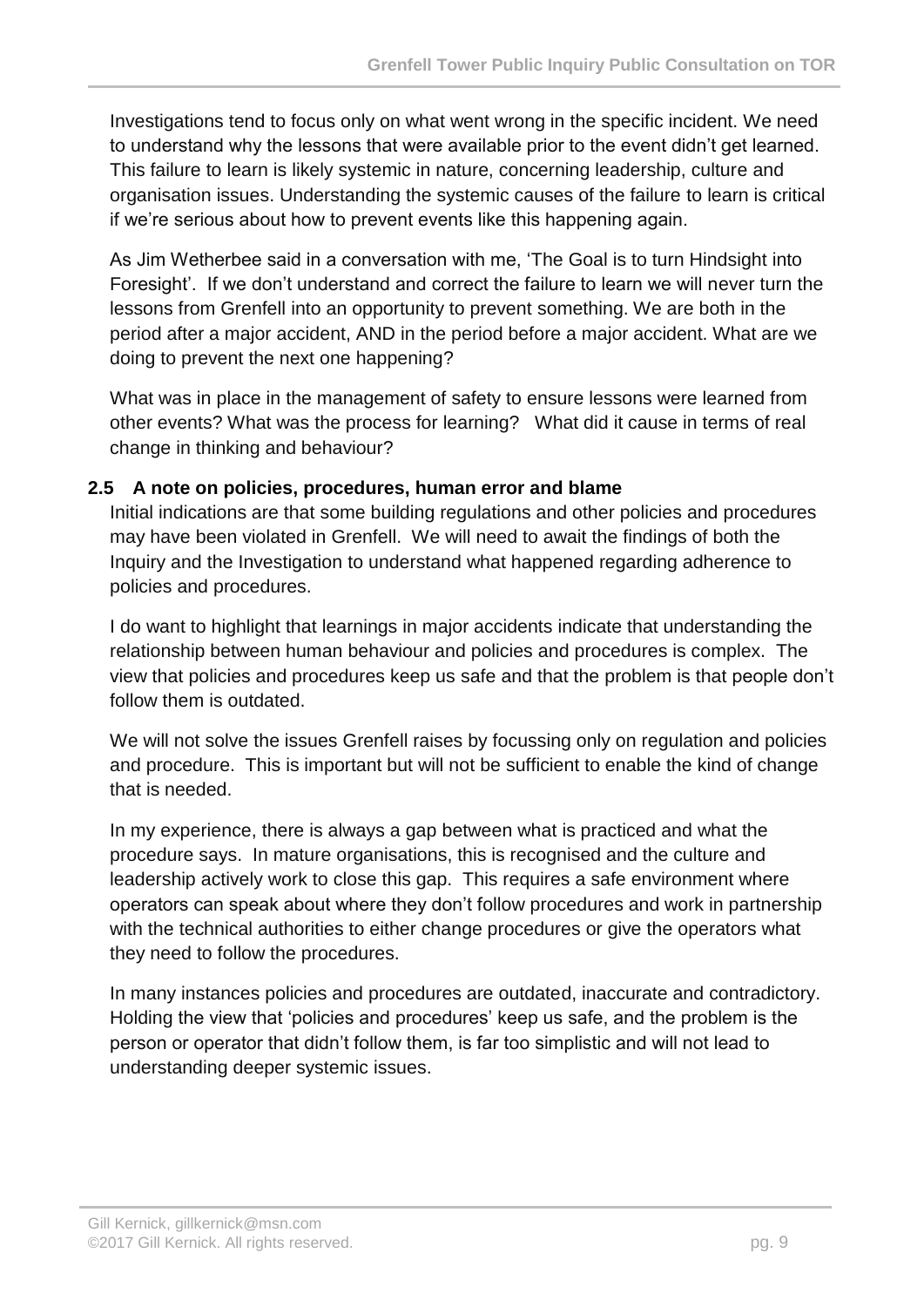James Reason has done extraordinary work in furthering our understanding of this complex world. His interest was piqued with the Chernobyl disaster (April 1986) which was largely due to human actions. <sup>14</sup>

If, for example, there is a policy or procedure that is routinely violated, simply blaming the operator will not lead to learning. Given the number of high-rises that appear to have failed the fire safety tests after the Grenfell Tragedy, it would indicate that there may have been systemic or routine violations of regulations which may have resulted from a degradation of norms. The issue of human error, violations and policies and procedures will be important to explore in its complexity.

The diagram below illustrates a spectrum of unsafe acts and human error.<sup>15</sup> Many 'active failure' or triggers in Major Accidents result from unsafe acts.



**Unsafe Acts: Errors and Violations**

To fully learn the lessons from Grenfell we need to go beyond who is to blame. This would be the easy route. '*A culture of blame can develop because it is often easier, cheaper, and more emotionally satisfying to hold an individual responsible for an accident than to acknowledge more fundamental problems in an organization. These may be more problematic, requiring resources, and more work, taking time away from other tasks. A culture of blame prevents the identification of other underlying causes*.' 16

<sup>1</sup> <sup>14</sup> Reason, James; 2008, 'The Human Contribution: unsafe acts, accidents, and heroic recoveries', page 49. <sup>15</sup> Jim Wetherbee, PDF presentation on Human Failure, building on the work of Reason, Reason, Rasmussen and others.

<sup>16</sup> James Reason, Human Error, 1990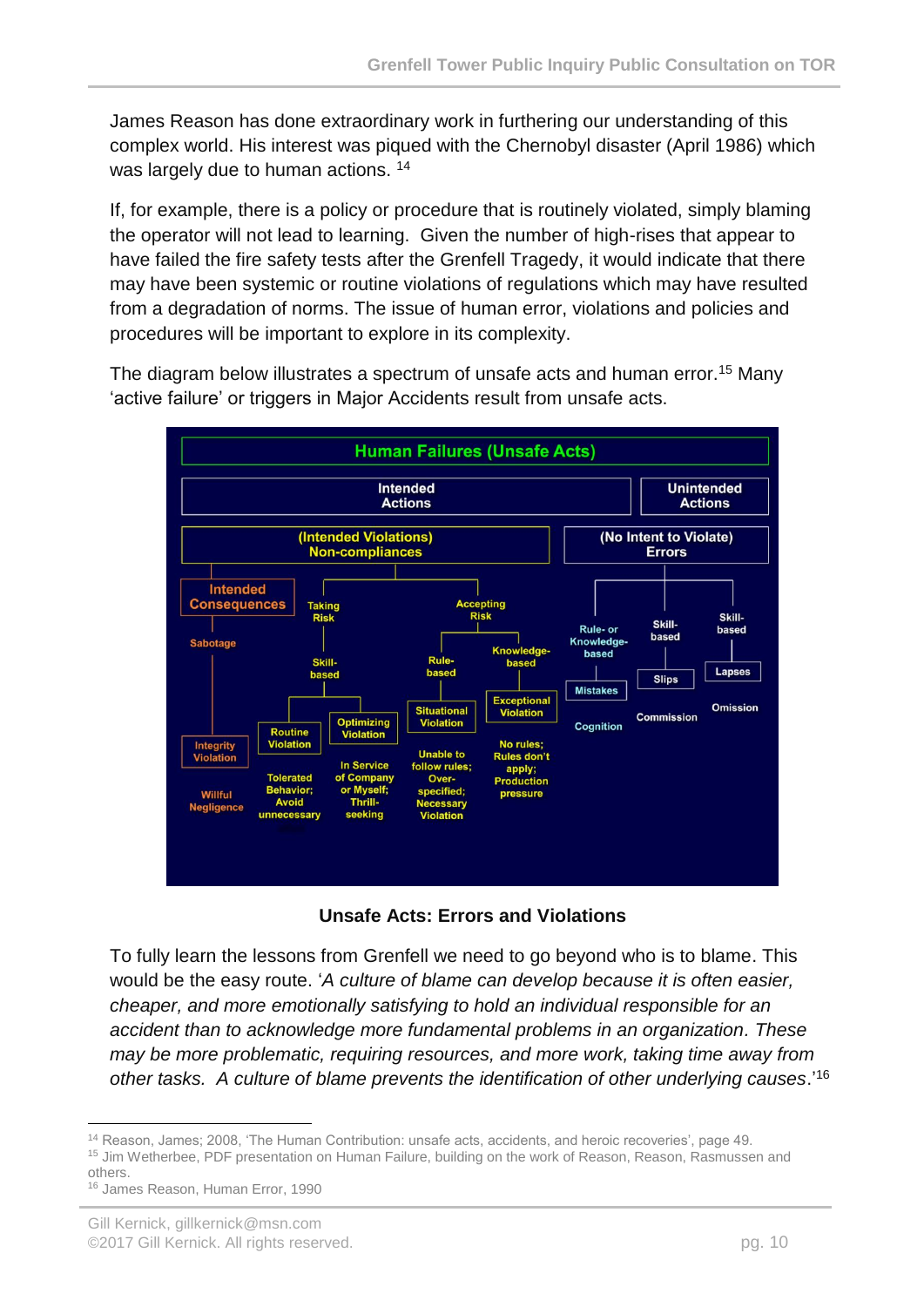To avoid any misunderstanding, I am not proposing that we not bring to justice any organisation or individual that is found liable for their actions around Grenfell. I am saying we need to do that AND if we don't go beyond this, we will not learn the lessons we need to or cause the systemic change that is needed, to prevent another tragedy.

To illustrate my point. In 1998 there was a catastrophic accident at the Esso Longford gas plant. Two workers were killed and eight injured. Gas supplies to the state of Victoria were affected for 2 weeks. The company blamed one of the workers who was on duty on the day of the explosion. A subsequent Royal Commission cleared the worker of any negligence or wrong doing and found Esso fully responsible for the accident. After being cleared, this is what he had to say:

*'I am thankful that I escaped the fate of several others, thrown through the air like rag dolls. I'm glad … because my bones weren't shattered, my skin scaled by freezing cold liquid and then flames so hot they cooked flesh to the bone …*

*Yeah, I'm lucky. Very, very lucky. My wife and children didn't have to endure the torture of eulogies, of burials, of unsaid goodbyes. I'm lucky because they didn't have to wonder if I was going to live through the night. They didn't have to see me comatose, only awake to a new world of pain and scarring, both physical and mental …*

*While I'm not facing a lifetime of corrective surgery to mitigate disfigurement, I can't work in a place where I once thought I would spend the next 27 years of my life. I cannot doff my hardhat to a company that blamed me for the deaths of two of my workmates, the burning of five others, the destruction of half a billion dollars of gas plant, and wish them well. I cannot respect a company that would gladly have me face the tearful, bewildered stare of a workmate's bereaved family, while the directors of that company seek refuge in the judicial cocoon of their legal advice'.*<sup>17</sup>

We need to make sure that responsibility for the events leading to Grenfell lie in the place they belong and not 'buy ourselves' off by blaming individuals (who are often further down organisational hierarchies) rather than getting to the underlying causes.

Were procedures violated? What was the quality of the procedures? Were people trained in them? Did they understand them? Was there a culture of lack of compliance (routine violation)? What was the view of human error? Did individuals get blamed or did they use 'just culture' (a way of examining human error to apportion accountability and consequences appropriately).

### <span id="page-12-0"></span>**2.6 Reward and Measurement Structures**

Edgar Schein<sup>18</sup> identifies five primary embedding mechanisms that reinforce and influence an organization's culture. They include: What leaders pay attention to, measure, and control; Criteria for allocation of rewards and status and the criteria for recruitment, selection, promotion, retirement, and exiting of staff.

To understand the underlying drivers of behaviour it's important to investigate the reward and measurement structures (both formal and practiced) in place. In Texas City,

**.** <sup>17</sup> Andrew Hopkins, Lessons from Longford.

<sup>18</sup> Edgar Schein, 1985, Organizational Culture and Leadership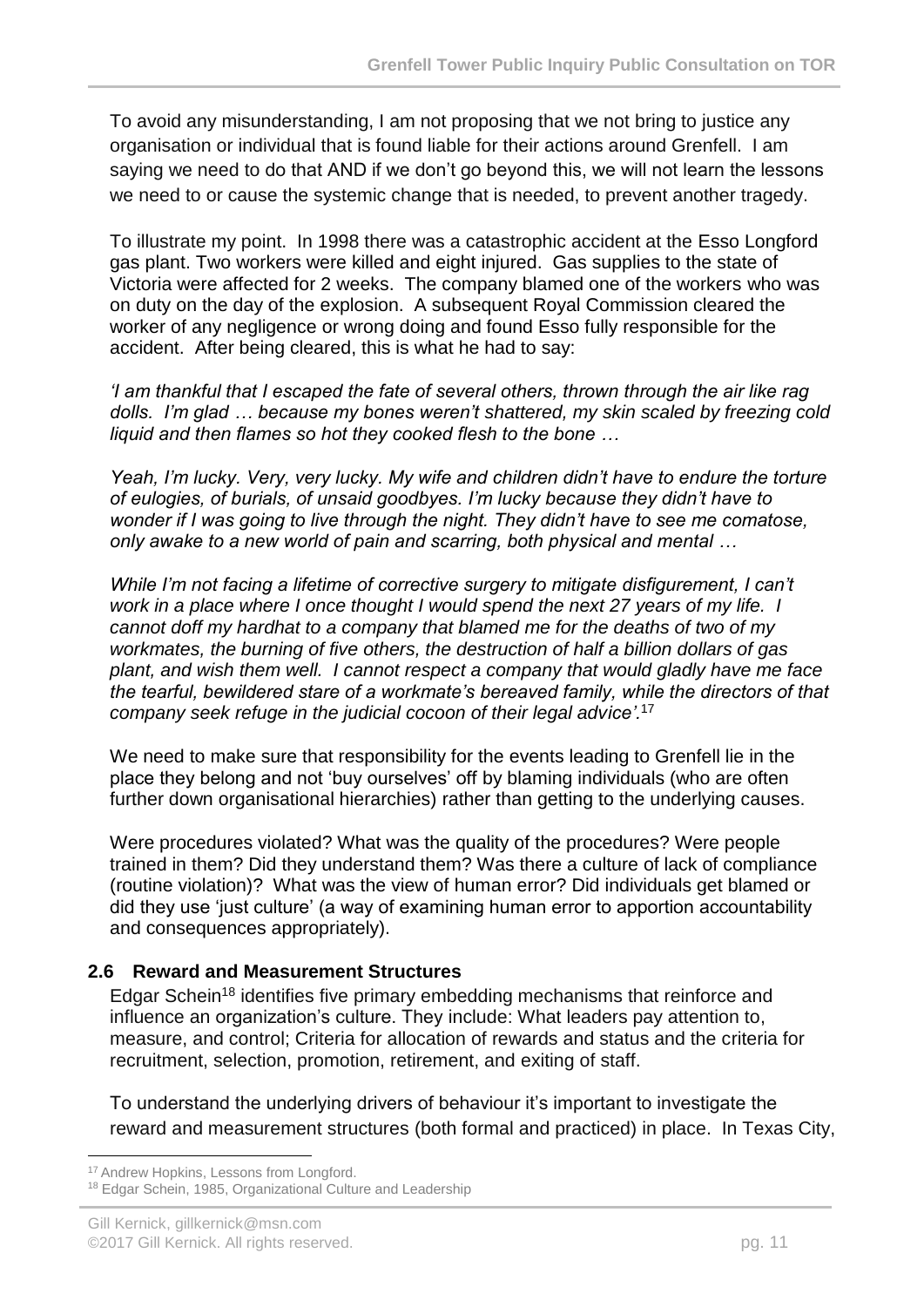incentives were focussed around financial performance with some incentive around personal safety metrics. Attention to process safety or the prevention of major accidents was not encouraged through organisational reward and measurement structures.<sup>19</sup>

The complexity of reward and measurement structures needs to be understood.

Hopkins says it's important to recognise that the moment there are consequences attached to performance with respect to an indicator, there is an incentive to manage the indicator itself rather than the phenomenon of which it is supposed to provide an indication<sup>20</sup>

As an example of this, I was working in Algeria and was told a story by some operators. The indicator being measured was Lost Time Injury (LTI). The intent was to reduce the number of people injured. The story goes that on this site, the guard stopped a van leaving the site, suspecting something was wrong. He found a person in the back with a broken leg. They had been wanting to get him off site without reporting the incident, they could then lie and said he broken his leg at home. Their annual bonuses were linked to the LTI rate. It was just before the bonus cut off. The measure itself ended up encouraging the type of behaviour it intended to stop.

We need to understand the potential unintended consequences of the metrics we use in reward and measurement structures. In Grenfell exploring this will require understanding how the council, the TMO's and other contractors' performance was measured. A cursory look at the Tenant Management Organisations website would indicate that they were performing well.

What was measured in the TMO and Council? What were they being rewarded for? What behaviours was this driving? What were the unintended consequences of this?

#### <span id="page-13-0"></span>**2.7 Leadership, culture and capability**

Typically, major accidents occur where the following are present: a culture of blame, fear of speaking up and a divide between the top and bottom of the organisation. Culture change requires changes in the organisational practices not simply a change in how people think.<sup>21</sup>

I will let the above pages speak for themselves in terms of the criticality and complexity of providing Leadership and developing a culture in which major accidents don't happen.

We find for the most part that people get promoted for their technical expertise or knowledge, and little attention is paid to their capability as leaders. Jim Wetherbee<sup>22</sup>

<sup>1</sup> 19 Hopkins, Failure to Learn, page 162

<sup>20</sup> Hopkins, Failure to Learn, page 85

<sup>21</sup> Hopkins, Failure to Learn, p. 166

<sup>22</sup> Wetherbee, Controlling Risk, 2017, chapter 1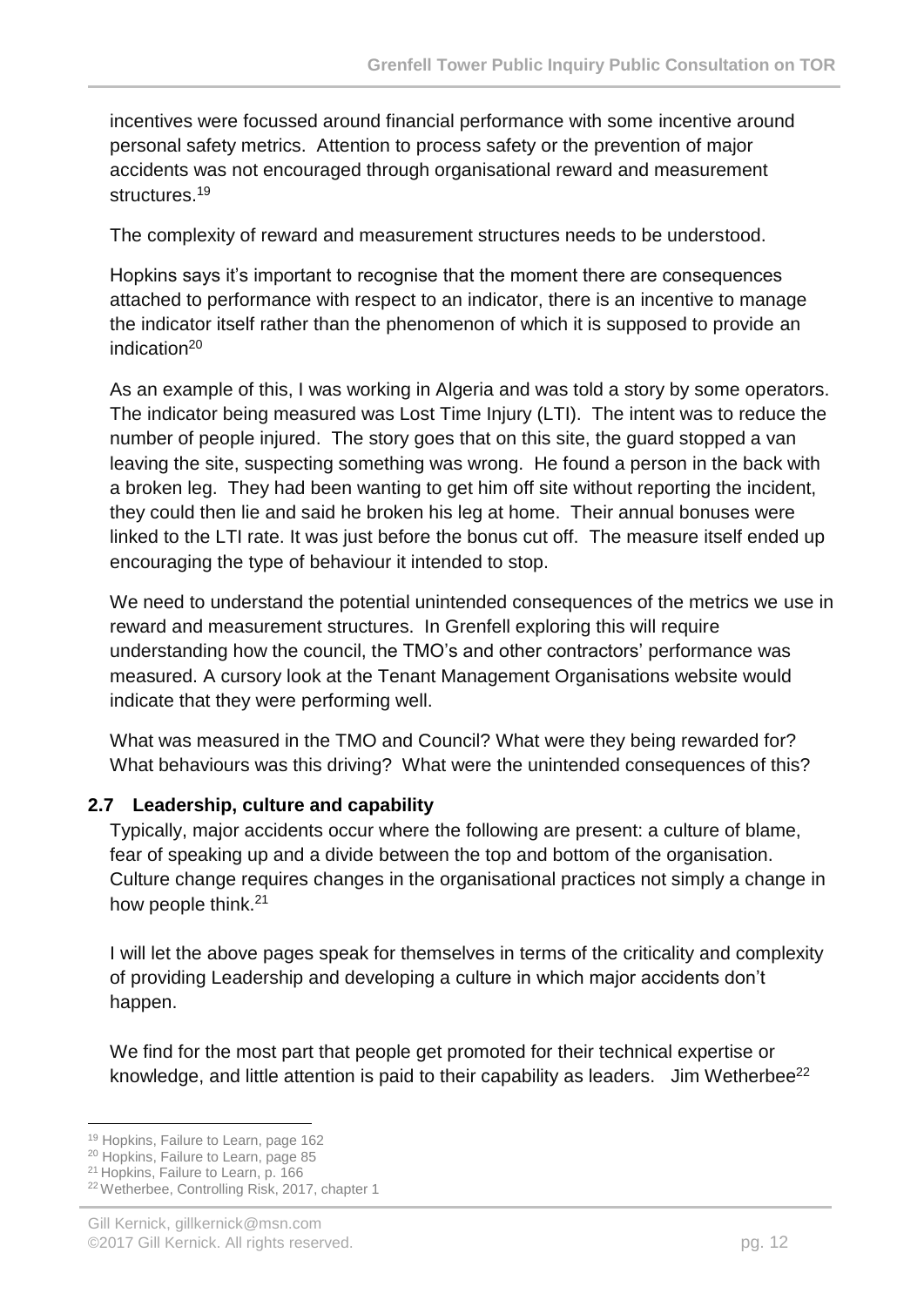says that prior to accidents leaders mostly understand the purpose of leadership from a transactional sense. Developing vision, strategy, schedules and other 'one-way' transactions. There is a failure to understand the transformational purpose of leadership. He says '*The essence of transformational leadership is enabling, motivating and inspiring a group of people to perform better individually and accomplish more collectively with a higher quality, in service of a mission or pursuit of a goad, than they would have without the leaders' influence'*.

Lack of transformational leadership is one of the ten adverse conditions Wetherbee identifies as present in organisations prior to accidents.

We must consider the leadership and culture and how it impacted the tragedy. Indications from residents both prior to and in the response to the incident is of a transactional, one-way leadership style that did not welcome or listen to the views or concerns of residents.

We must also consider how leaders' capability was developed. How were they developed? How were they selected, rewarded etc.?

In my experience, lip service is often paid to development. People identify needs and then create some training programme and manage attendance as a tick box exercise. Attending a training does not lead to the development of a demonstrated capability. Capability development requires far reaching personal and organisational development, and in my view, is critical to creating lasting cultural change.

An example that has struck me regarding Grenfell is the narrative around listening. The cries from residents about not having been listened to both before and in the aftermath of the tragedy. I have watched those in authority attempt to 'listen' and, at least in the experience of the residents, fail. Listening is far more than not speaking. We need to understand that relationships of trust are founded and grounded in genuine care, respect and authenticity. If I hold the view that you have nothing important to tell me, or the view that I will do what I want no matter what you say – this will translate into how I listen. If I hold the view that your views matter to me, that I want to learn from you and discover something new in our conversation – this will translate. Developing the capability to listen and engage is, based on my experience, a critical and key skill that many people in very senior positions have not developed.

Edgar Schein<sup>23</sup> says: '*In an increasingly complex, interdependent and culturally diverse world, we cannot hope to understand and work with people from different occupational, professional, and national cultures if we do not know how to ask questions and build relationships that are based on mutual respect and the recognition that others know things that we may need to know in order to get the job done'*.

<sup>1</sup> <sup>23</sup> Schein, Edgar H, 2013; Humble Inquiry: The gentle art of asking instead of telling; p2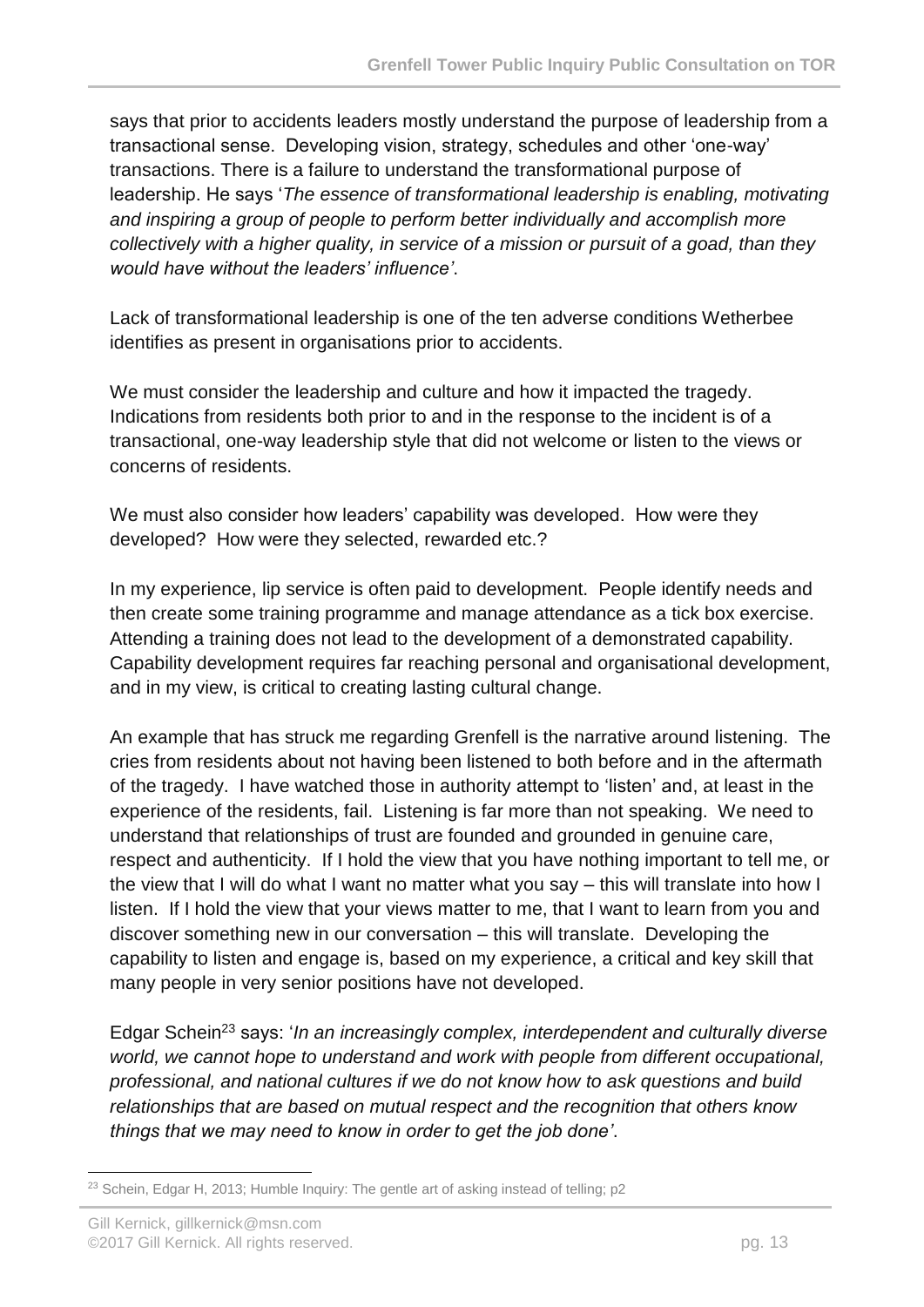Reliance on often siloed thinking experts alone and an over-reliance on procedures and processes to keep us safe fail to consider the complex world we live in, and, in my view, limits our ability to learn.

We need to understand what was present in the culture and leadership that allowed the Grenfell disaster to happen and then engage in authentic capability development, not simply tick box training. Although that is likely to be part of the solution, true capability development is, in my experience, an act of personal courage. A willingness to look at oneself in the mirror and do what is needed in service of a deep caring for those we serve.

What was the leadership model or framework used by the TMO and Council? How were leadership capabilities assessed and developed? How was culture measured and impacted? What did they aspire to create in the culture and how did they manage this? What was their relationship to residents? How did they view them? What did they think their role was with residents?

### <span id="page-15-0"></span>**2.8 In conclusion …**

High Hazard industries have, in the past years, developed a new view of safety, it's leadership and management and how to investigate major accidents in a way that leads to learning. I have attempted to argue for the inclusion of this learning and thinking in the Inquiry to the Grenfell Tragedy.

I believe we would be failing in our moral duty to not bring this thinking and learning to the Public Inquiry into the Grenfell disaster.

The similarities and opportunities for learning are overwhelming. The people who lost their lives in incidents like Piper Alpha, the Ladbroke Grove Rail disaster, Grangemouth, Texas City and Deep Water Horizon, deserve the opportunity to contribute to us. Make their lives count as we make those who lost their lives in Grenfell count.

In the following (shorter) section I offer some practical suggestions for how we could specifically, intentionally and systematically include the thinking and learning from Major Accidents in the Public Inquiry.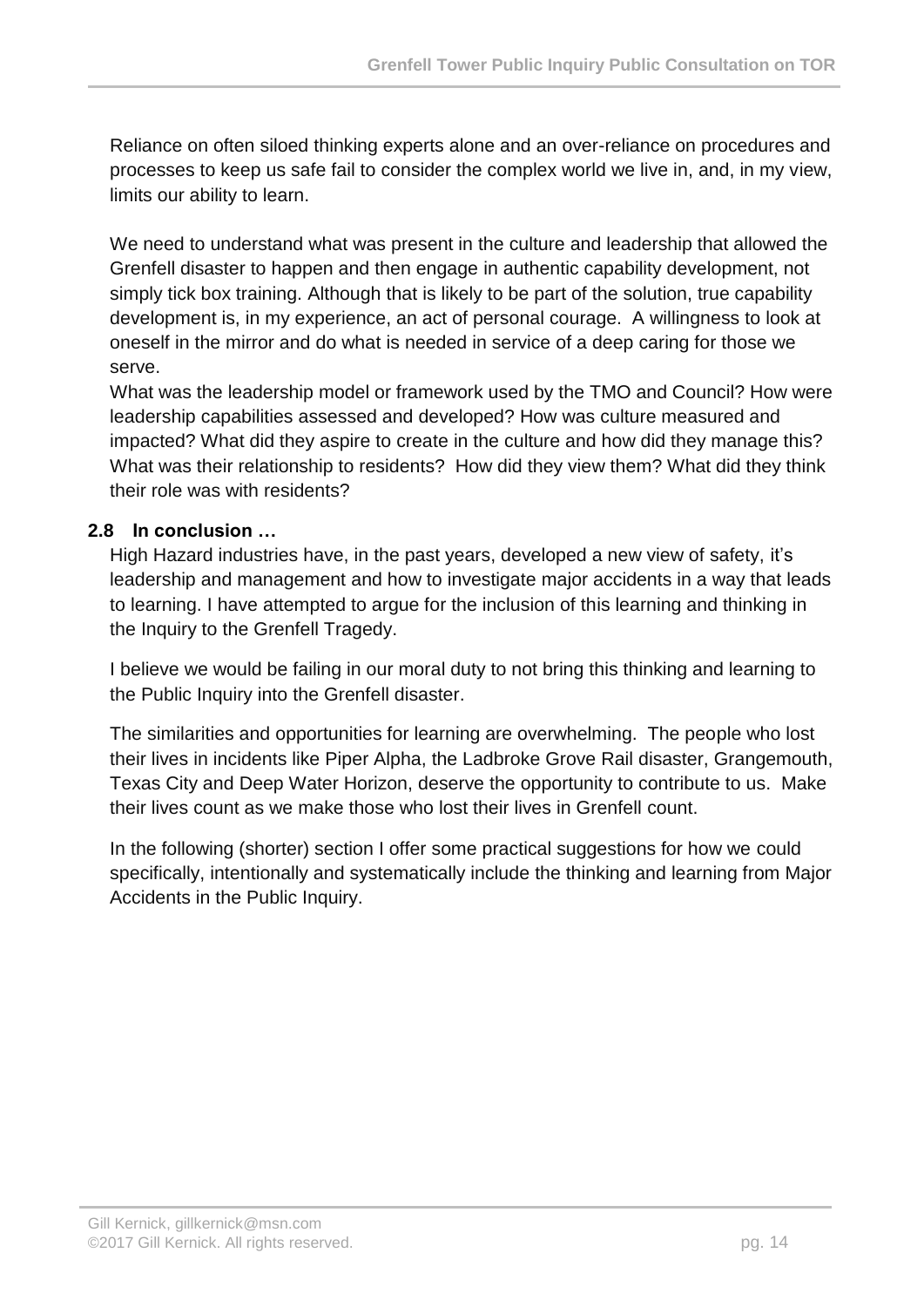### <span id="page-16-0"></span>**3 Some practical recommendations and suggestions**

#### <span id="page-16-1"></span>**3.1 Overview**

Drawing on the previous section, I offer some practical suggestions about how we could incorporate the thinking and learning from Major Accidents in the Public Inquiry. I should state at the outset that I am not a lawyer and have no discernment or distinction about the detailed working of the Inquiry.

My recommendations and suggestions are principled based. I would rely on the expertise of others to work out the legal frameworks for what I'm suggested. I'm offering some contextual shifts in thinking and principled ways of incorporating this into the Inquiry.

I cover, laying the foundations; what the inquiry should cover; how to conduct the systemic investigation' who should be involved; what the interim report should cover and a note on evidence to be collected.

#### <span id="page-16-2"></span>**3.2 Laying the foundations – some principles.**

The Cullen Report into Piper Alpha led to lasting systemic change. All the 106 recommendations made were accepted. He said: *"The industry suffered an enormous shock with this inquiry, it was the worst possible, imaginable thing. Each company was looking for itself to see whether this could happen to them, what they could do about it. This all contributed to a will to see that something better for the future could be evolved.*" 24

It would be a mistake to assume that there is a will from all parties to see something better for the future. Whilst the tragedy is seared on the conscience of the nation, there are many parties protecting their own interests and driving their own agendas. To give the Inquiry a chance of enabling change through the acceptance and adoption of its recommendations, taking heed to lay the foundations for this at the outset would be smart.

Some principles to think from could be:

- Ensure a **process for the voice of the victims**, survivors and affected residents exists, is accessible and is used. A test is 'will those immediately affected be able to ask, and get answers to, all the questions they have?'
- How can you ensure that the Inquiry has both **real and perceived credibility and independence**? Some tests could be: 'Where will you feel pressure to either not report or fully investigate something? What can you do in the set-up of the inquiry to ensure you will not back down (both from a leadership/personal and process

**.** 

<sup>24</sup> <http://www.bbc.co.uk/news/uk-scotland-north-east-orkney-shetland-22863286>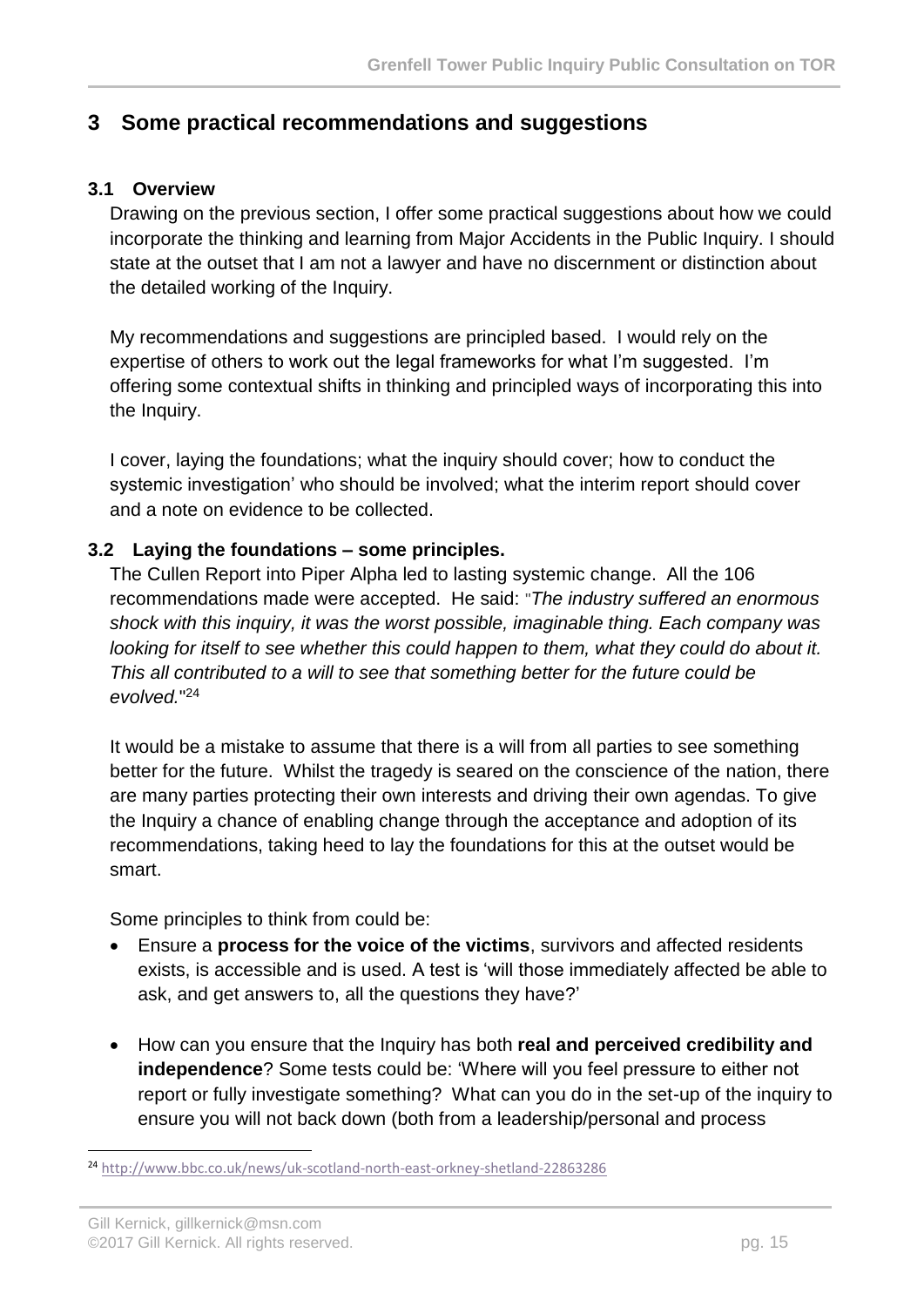perspective). 'Where are the public (and particularly the survivors) likely to lose faith and trust in what you are doing? What can we do in the set-up to mitigate against this? Where will Councils/Tenant Management Organisations likely discount your recommendations and not implement change? How could you mitigate against that?

• How can you **create the environment for the truth** to be told? To understand the complexities of the systemic aspects of the tragedy will require holding, at least certain aspects of the Inquest, in a manner that is devoid of fear and enables people to honestly speak about the decisions they took and the pressures they experienced. A test would be: 'Can people tell us the truth without fear? Will we get to the things they feel they can't say?

These three principles will often be in conflict and, I would suggest that until you have these in place, you will not have the foundations or Terms of Referenced in place to conduct the Inquiry in a way that will lead to lasting change.

### <span id="page-17-0"></span>**3.3 What the inquiry should cover?**

The overall scope of the Inquiry should include both the Fire and the Response to the fire.

The inquiry should cover an event-based investigation, a systemic investigation and plan for the successful implementation of the recommendations.

An **event based investigation**, looking at what happened and how. This should cover the unfolding of the tragedy, what happened and how did it lead to the event. Regarding the fire, enough has been said in the public domain of what needs to be covered. The cladding, the windows, the exposed pipes, the stay put policy etc. Regarding the response and the failure of the response to take care of victims or build trust. It should cover the government, the council, and the local community response. It should look at the role of the media and aid organisations.

A **systems-based investigation**, looking at why what happened did. A systems-based investigation requires a shift in mind-set from event based investigations. It requires moving beyond blame to understanding why the actions people took made sense to them. It needs to reveal the complex and competing tensions people faced that had them make the decisions they did. All of what is mentioned in Section 1 (and more) should be considered:

- The Blindness to the risk of major accident
- The attention (or lack of attention) paid to the management of pre-conditions or leading indicators of accidents and major accidents in particular. It is likely the Inquiry will reveal some currently unknown indicators given this was not in a high hazard industry.
- Failure to Learn, what is systemically the source of the failure to learn either from directly relevant fires in other high rises, but also about issues such as the importance of listening to safety concerns of the 'front line' (in this case the residents).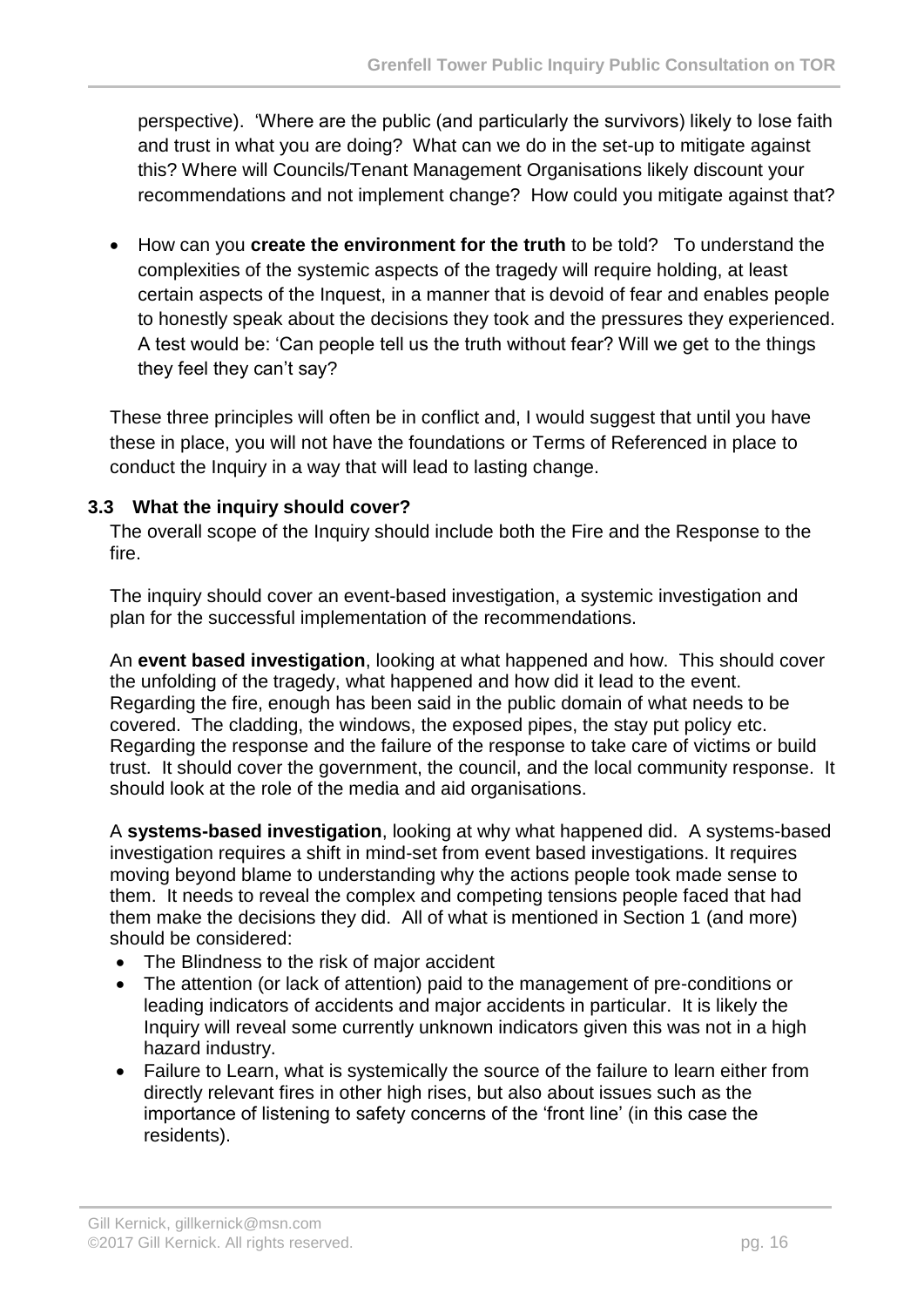- Policies, Procedures, Human Error and Blame. Understanding how these contributed to the tragedy with attention paid to the gap between procedures and operational practice and an understanding of human error.
- Reward and measurement structures, what and how were the council and TMO rewarded, what was measured, how did this contribute to decisions and behaviours.
- Leadership and culture and particularly the capability of those in authority to provide the leadership and develop the culture that would prevent a major tragedy.

**Implementation of recommendations**. Predictably at best about half of the recommendations made by the Inquiry<sup>25</sup> will be turned into appropriate corrective actions that are implemented. In many cases the corrective actions will either not be taken or will not have the impact intended. To avoid this, the terms reference of the Inquiry should include setting up a process for the successful implementation of the recommendations to ensure lasting change. Jim Wetherbee recommends appointing a single person accountable for implementation of the recommendations and a process for doing so. Failure to take into account the implementation of recommendations during the Inquiry could severely limit its impact.

### <span id="page-18-0"></span>**3.4 How to conduct the systemic investigation?**

Systemic Investigations are often not well done. The level of complexity to navigate and the need to move beyond blame and look for opportunities to learn is difficult. Sydney Dekker<sup>26</sup> highlights 'old' and 'new' views of understanding human error which are outlined in the table below.

| The Old View of human error on what             | The New View of human error on what                 |
|-------------------------------------------------|-----------------------------------------------------|
| goes wrong<br>Human error is a cause of trouble | goes wrong<br>Human error is symptomatic of trouble |
|                                                 | deeper inside the system                            |
| To explain failure, you must seek failures      | To explain failure, do not try to find where        |
| (errors, violations, incompetence,<br>mistakes) | people went wrong                                   |
| You must find people's inaccurate               | Instead, find how people's assessments              |
| assessments wrong decisions, bad                | and actions made sense at the time,                 |
| judgements                                      | given the circumstances that surrounded             |
|                                                 | them.                                               |
| The Old View of human error on how              | The New View of human error on how                  |
| to make it right                                | to make it right                                    |
| Complex systems are basically safe              | Complex systems are not basically safe              |
| Unreliable, erratic humans undermine            | Complex systems are trade-offs between              |
| defenses, rules and regulations                 | multiple irreconcilable goals (e.g. safety          |
|                                                 | and efficiency)                                     |
| To make systems safer, restrict the             | People have to create safety through                |
| human contribution by tighter procedures,       | practice at all levels of an organization.          |
| automation, supervision                         |                                                     |

**<sup>.</sup>** <sup>25</sup> See Appendix A: Conversations with Jim Wetherbee

<sup>&</sup>lt;sup>26</sup> Sydney Dekker, 2006, The Field Guide to Understanding Human Error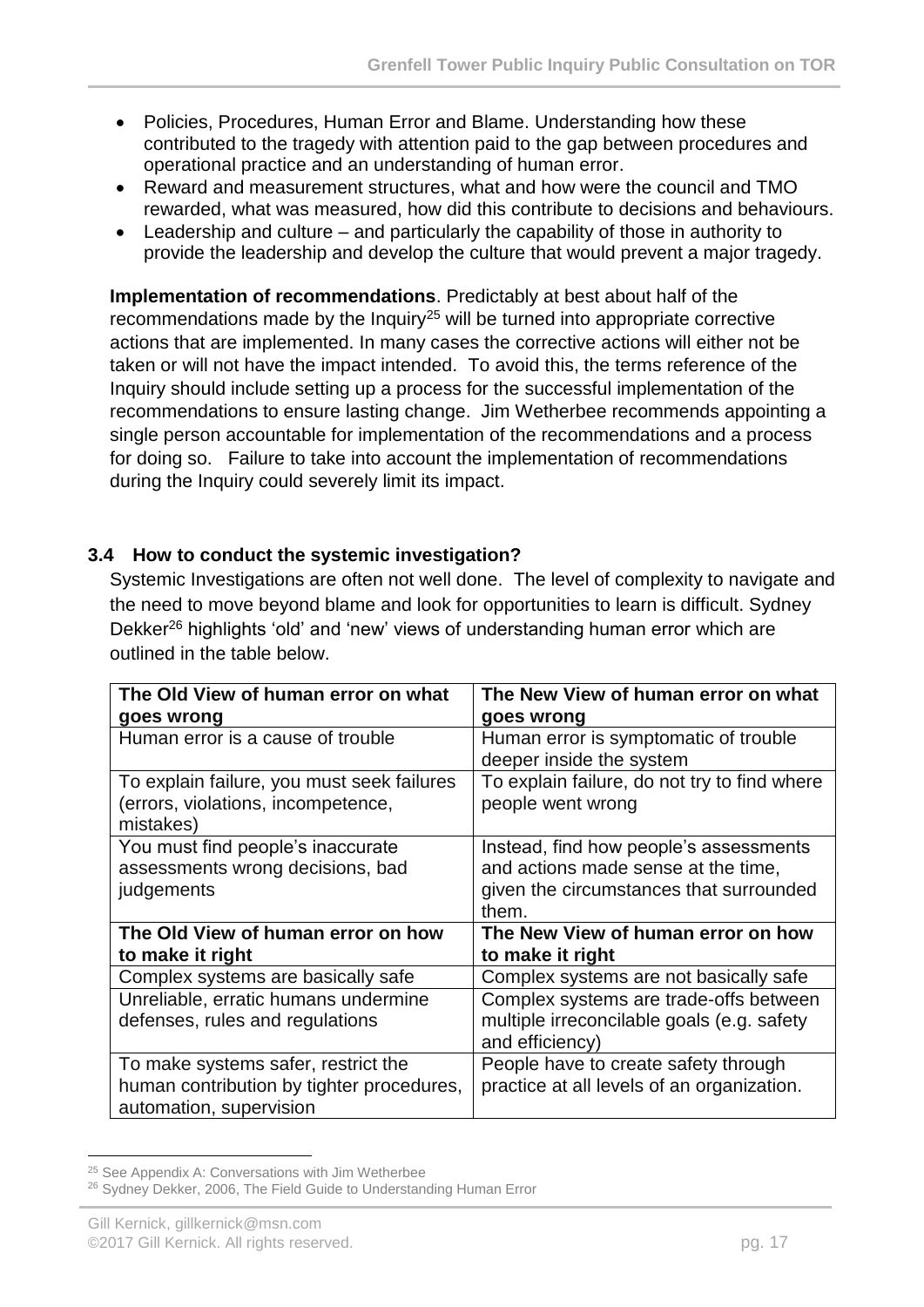To conduct a meaningful systemic inquiry will require operating from this new view of human error. It will mean shifting the questions beyond blame. Rather than ask what went wrong – which opens us to hindsight bias – ask 'what went right?' 'why did it make sense for people to act in the way they did'. These types of questions will lead to an understanding of the real systemic issues at play and provide an opportunity for meaningful learning.

*'If you conclude 'human error' you may as well not have spent any money on the investigation' <sup>27</sup>*

### <span id="page-19-0"></span>**3.5 Who should be involved?**

I am speaking only from the perspective of ensuring the learning from Major Accident.

I would argue strongly for the inclusion of people with experience of both conducting meaningful systemic investigations into Major Accidents and an understanding of what it will take to make meaningful change. Their expertise should cover: Major Accidents and experience of working with low probability, high consequence events; how to conduct systemic investigations of Major Accidents and how to make meaningful change based on the recommendations and finding (an understanding of how to learn).

I would personally recommend including the following people in the Inquiry: Jim Wetherbee; Sydney Dekker and James Reason. In particular, Wetherbee for his applied experience and expertise and passion for ensuring learning. Dekker for his expertise in understanding human error and Reason for his tenure and depth of insight into the world of major accidents.

I would involve them directly in the design and execution of both the systemic investigation and in creating recommendations for successful implementation.

### <span id="page-19-1"></span>**3.6 What should the Inquiry deal with in its interim report?**

The interim report should cover the event based investigation into the fire and the response and any easily identifiable and initial learnings around these. It should cover culpability and accountability as far as it can. It should include a process for the implementation of any recommendations in the interim report.

This will leave the ability to move beyond blame and conduct a full systemic investigation into the fire and the response. Once this is concluded it should be published with clear recommendations and a clear process in place for the implementation of the recommendations.

<span id="page-19-2"></span>**3.7 Is there any type of evidence that I think is essential for the inquiry to obtain?** In addition to the evidence needed for the event based investigation, I would ensure access to evidence that would allow you to answer the questions raised in Section 2:

1

<sup>&</sup>lt;sup>27</sup> Sydney Dekker, Understanding Human Error, page 6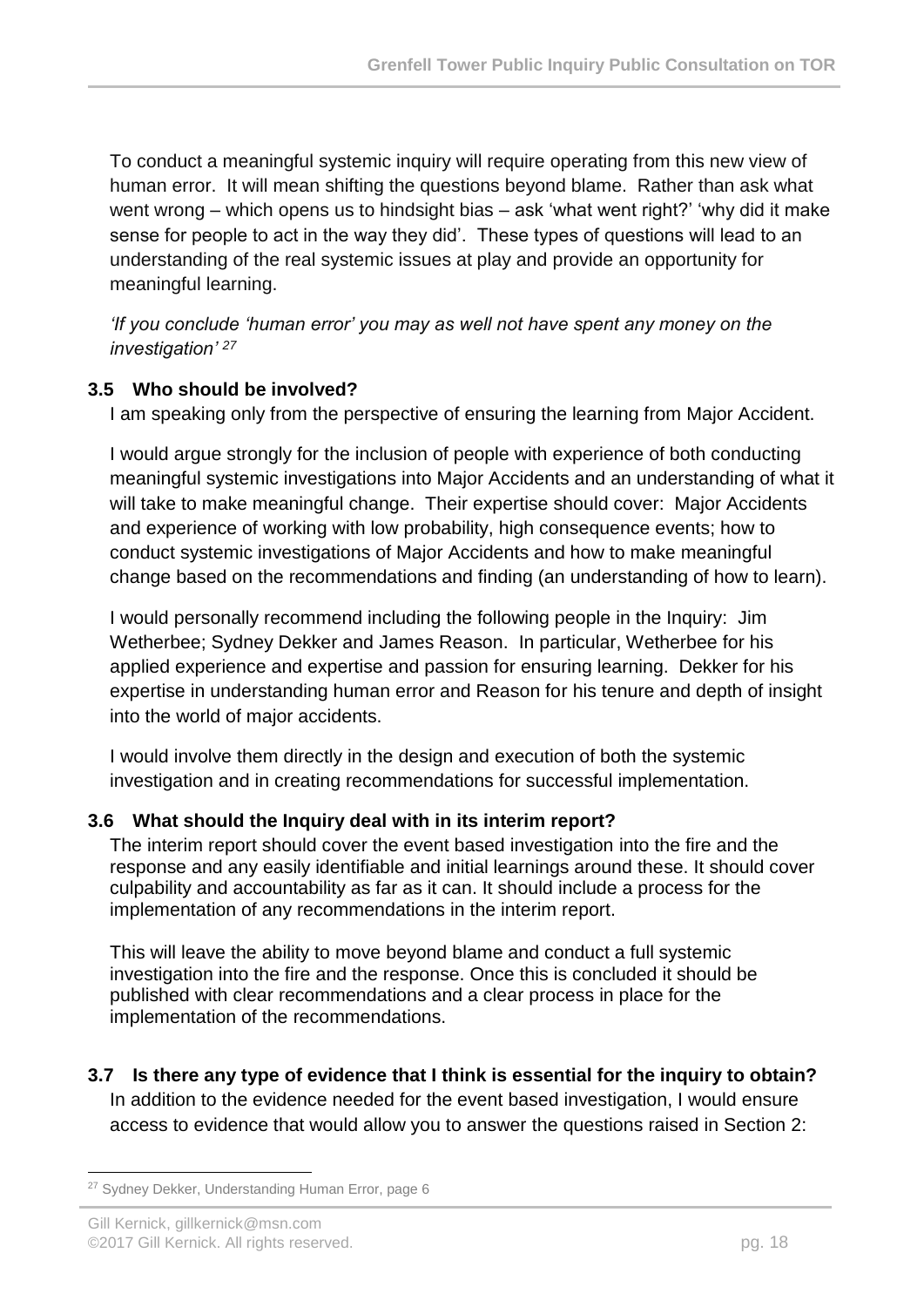| Area                                | Questions to answer – what evidence is needed?                                                                          |
|-------------------------------------|-------------------------------------------------------------------------------------------------------------------------|
| <b>Blindness to Risk</b>            | Did those accountable consider the major accident risk? What                                                            |
|                                     | was in place for them to do so?                                                                                         |
| Managing for<br>Prior Indicators of | Were both personal and process (major accident) safety<br>managed for distinctly? What were the leading indicators that |
| Accident                            | were being measured to manage for preventing a Major                                                                    |
|                                     | Accident? How were these measured and responded to?                                                                     |
|                                     | How many of the adverse conditions Jim Wetherbee identifies<br>as present before an accident were present?              |
| <b>Failure to Learn</b>             | What was in place in the management of safety to ensure                                                                 |
|                                     | lessons were learned from other events and industries? What                                                             |
|                                     | was the process for learning? What did it cause in terms of real                                                        |
|                                     | change in thinking and behaviour?                                                                                       |
| Policies,                           | Were procedures violated? What was the quality of the                                                                   |
| Procedures,                         | procedures? Were people trained in them? Was there a culture                                                            |
| Human error and                     | of lack of compliance? What was the view of human error? Did                                                            |
| blame                               | individuals get blamed or did they use 'just culture'?                                                                  |
| Reward and                          | What was measured in the TMO and Council? What was                                                                      |
| Management                          | measured with subcontractors? What were people and                                                                      |
| <b>Structures</b>                   | organisations rewarded for? What behaviours was this                                                                    |
|                                     | driving? What were the unintended consequences of this?                                                                 |
| Leadership,                         | How were leaders' capability developed? How were they                                                                   |
| culture and                         | selected and rewarded? What was the leadership model or                                                                 |
| capability                          | framework in use? How was the culture measured and                                                                      |
|                                     | impacted? What did they aspire to create in the culture and                                                             |
|                                     | how did they manage this? What was their relationship to                                                                |
|                                     | residents? How did they view them? What did they think their                                                            |
|                                     | role was with residents?                                                                                                |

Some other useful evidence would include:

- Management of Change Processes
- Culture surveys
- Residents feedback / surveys
- Accident and safety reports
- Minutes of discussions about safety
- Structure for the management of safety who was accountable for what
- Training and development programmes what did they cover
- Measurement and Reward structures and systems
- Maintenance Backlogs
- Reviews and inspections of safety critical equipment

#### <span id="page-20-0"></span>**3.8 Would I like to be kept informed of the Inquiry's work? How would you like to be contacted?**

Yes, I would like to be informed and updated and am available to contribute in any way that could make a difference and lead to learning. Email to gillkernick@msn.com.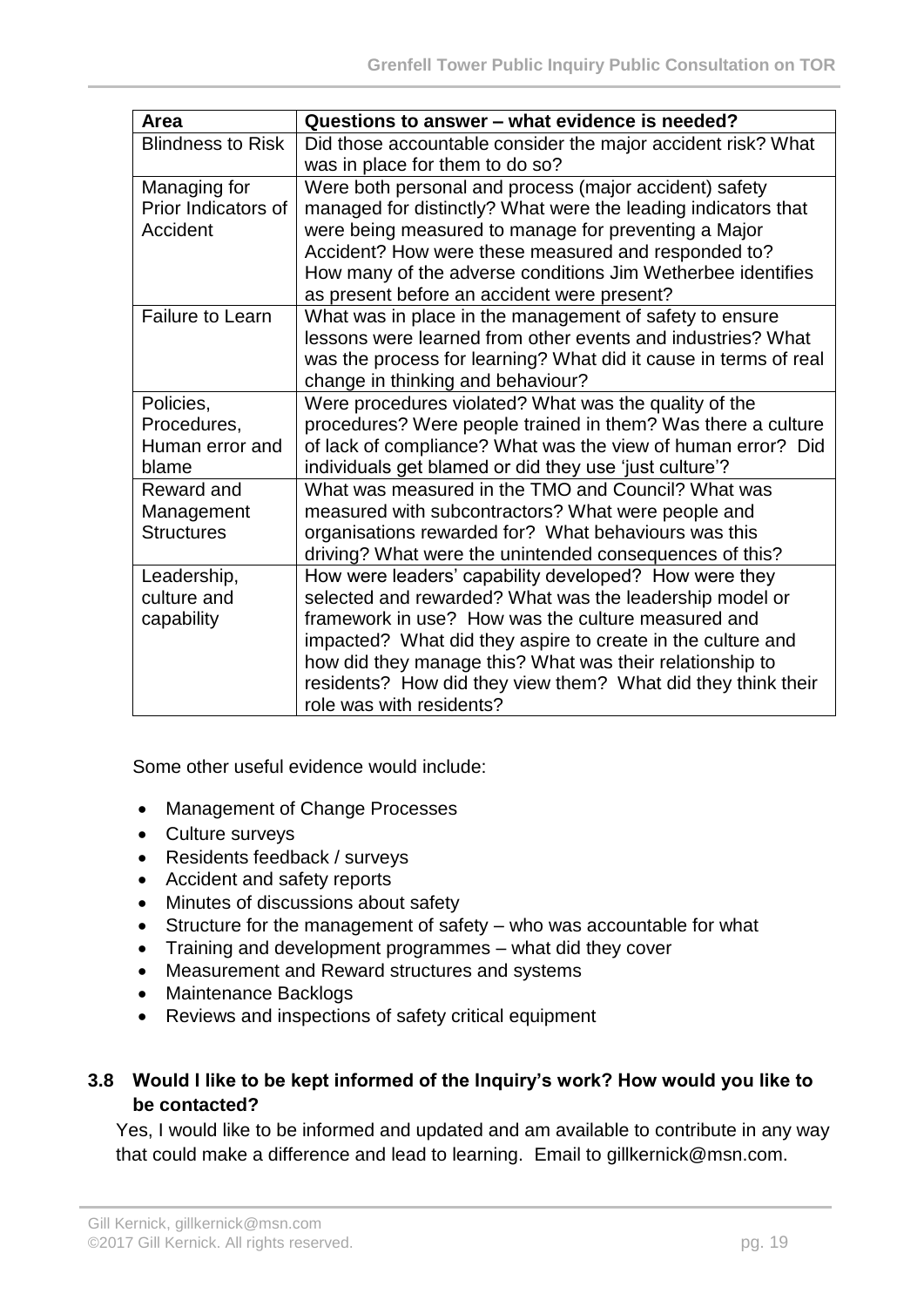### <span id="page-21-0"></span>**4 Summary and Concluding Remarks**

I set out to argue that there is a moral imperative for the inclusion of the learning and thinking of Major accidents to be specifically, intentionally and systemically included in the Public Inquiry. In Section 2 I lay out some of the thinking and distinctions that illustrate its relevance and in Section 3 offer some practical suggestions.

What I have presented is a fraction of an expansive world. I will inevitably have failed to do the opportunity justice and I trust I have provided enough of a case for the practical and moral imperative to speak for itself.

Primarily I am arguing for two things:

- The scope of the investigation: That both the fire itself and the response are investigated. That there is an event based investigation (covering what and how things happened) followed by a systems investigation (covering why things happened). That a process for ensuring the successful implementation of recommendations is included in the scope.
- That the thinking of Major Accidents is specifically, intentionally and systemically included in the Public Inquiry.

My recommendation is to include experts in this field on the Inquiry team and specifically I recommend Jim Wetherbee; Sydney Dekker and James Reason.

Jim Wetherbee, author of Controlling Risk in an Unsafe World and retired NASA astronaut and commander of five spaceflight missions. Jim has worked on implementing the corrective actions following the two space shuttle disasters, the Texas City Refinery explosion and the Deepwater Horizon (Gulf of Mexico) disasters.

Sydney Dekker, professor and author of numerous books on of safety and human performance. His books include The Field Guide to Understanding Human Error and Just Culture.

James Reason, professor and author of numerous books with a research focus on human error and the way people and organizational processes contribute to the breakdown of complex systems. His books include The Human Contribution; and Human Error.

Any input or advice you can get from Lord Cullen, would be invaluable.

*In honour and memory of all those whose lives have been lost in the learning of these lessons.*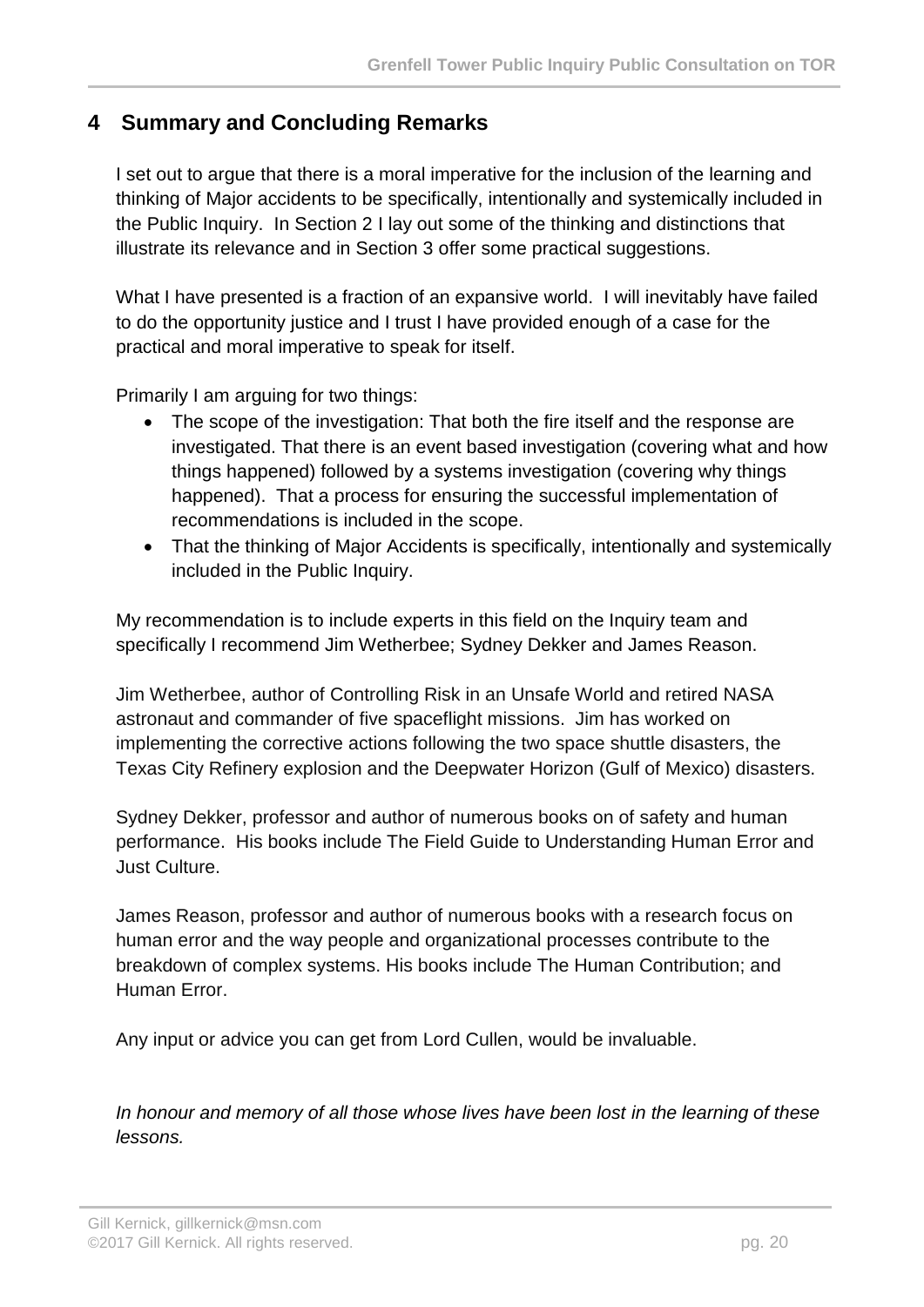# <span id="page-22-0"></span>**Appendix A: Grenfell Tragedy – What is needed to create lasting systemic change**

### **13 July**

I watched Grenfell burn and vowed I would do what it takes to help create lasting systemic change. As a profession, I partner with leaders in high-hazard industries in creating operating cultures that are necessary to prevent major accidents.

I've been heartened that the pull and demand for systemic change seems to be gaining traction in the public conversation.

Capt. Jim Wetherbee, US Navy (Ret.), and former astronaut, NASA, has worked to implement the corrective actions developed after four major accidents in the last 25 years – the Space Shuttle disasters, Challenger (1986, 7 deaths) and Columbia (2003, 7 deaths); and in the oil and gas industry, the Texas City Refinery explosion (2005, 15 deaths) and the Deepwater Horizon disaster (2010, 11 deaths, the industry's largest marine oil spill).

I have been speaking with Jim about his experiences and what it will take to conduct an inquiry that will result in creating appropriate recommendations, developing proper corrective actions, and implementing those actions in an effective way to create lasting positive change with permanent lessons learned. There are three key phases that are needed as distinct steps:

1. **Recovery**. Dealing with the aftermath of the disaster and dealing with it in a way that enhances trust and rebuilds relationships between stakeholders who in many instances have conflicting views and motivating drivers.

As I look at Grenfell, there is a dismal failure to conduct this phase properly. Four weeks after the accident, survivors have still not been taken care of in a way I'd expect. Trust continues to be damaged and broken. The absolute top priority has to be ensuring the needs of survivors and residents are being tended to and met.

2. **Inquiry**. The formal inquiry and investigation must be conducted in a way that will enable lasting change. There are two distinct aspects required: The *event-based investigation* – understanding what happened when, and a *systemic-focused investigation* – understanding why and how people made decisions and took actions that resulted in the events. The systemic investigation will reveal the underlying cultural conditions and pressures people felt which influenced them to think their decisions and actions were appropriate before the tragedy.

Typically, event-based investigations are comprehensive and lead to accurate assessments. When systemic investigations are attempted, they will be more complex and challenging, but much more valuable in creating and sustaining positive change.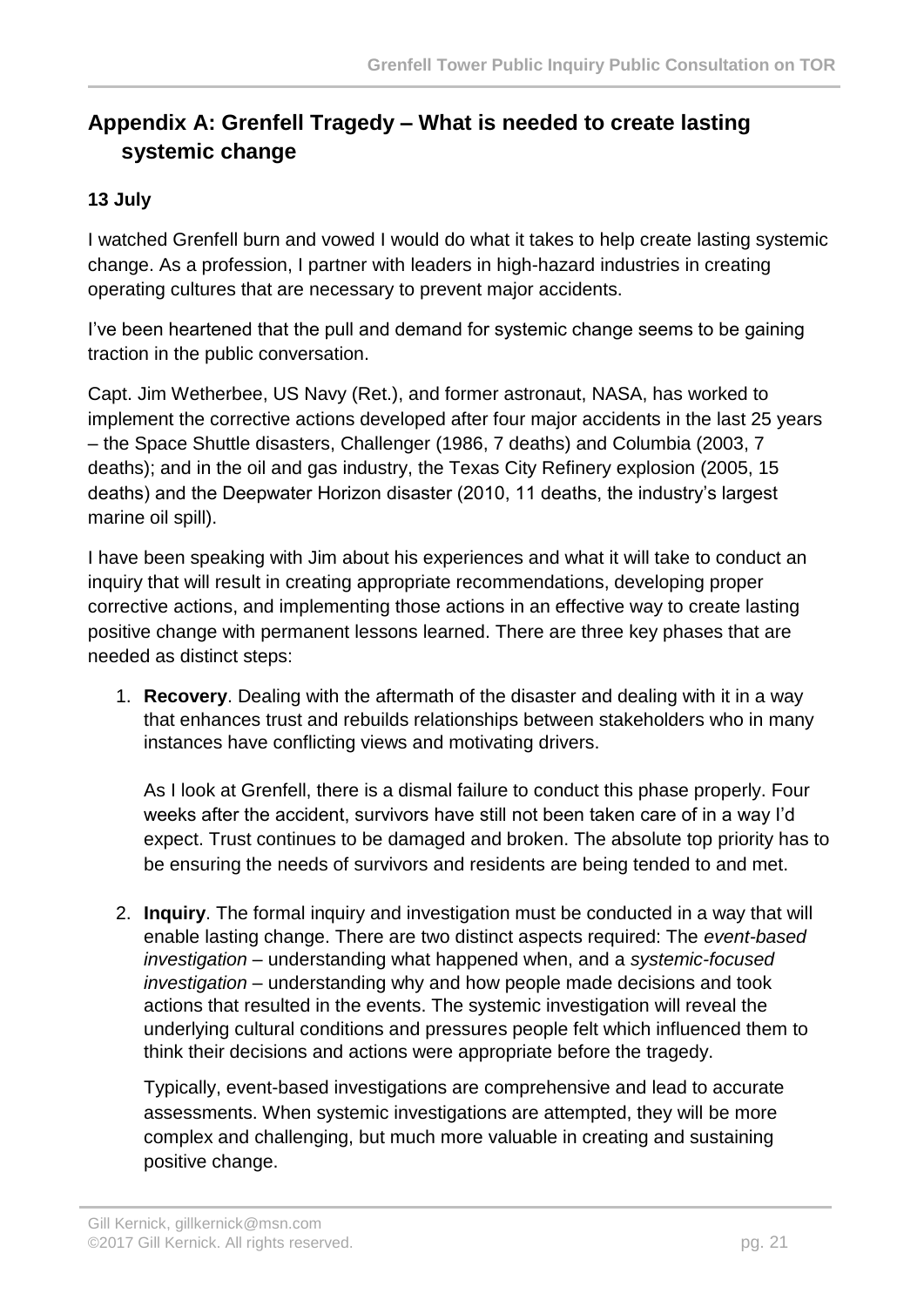The success of the investigations will require a leader who has credibility and experience but most importantly someone who wants to do the right thing and ensure that the outcome will lead to learning and helping people make better decisions in the future.

The leader will need to assemble a credible team that has experience and technical expertise as well as an understanding of deeper systemic issues such as culture and leadership. The ability to move beyond blame, welcome diverse views, and overcome bias will be critical both to the team's success in creating a valuable report and the credibility with which its findings are viewed.

3. **Implementation of Recommendations.** The inquiry board will make recommendations. Typically, at best about half of these will be turned into appropriate corrective actions that are implemented. In many cases the corrective actions will either not be taken or will not have the impact intended.

To ensure lasting change, we must appoint one person at the highest level who is accountable for overseeing the actions conducted after the investigations are completed. This official should assign one person responsible for assessing the appropriateness of the recommendations and developing corrective actions based on the recommendations that will result in lasting change. There should be a reporting process to evaluate and report the effectiveness of implementing the corrective actions and to close out each action developed from the report. Only after each item is evaluated and closed out should the implementation be viewed as complete. This process should be transparent and open.

Without tending to each of these three steps distinctly and completely, the change we want to see will not happen. We've already witnessed the impact of doing a dismal job on the **recovery**. Early indications are that the **inquiry** is not set up for success both in terms of its scope and the trust and perceived credibility of Sir Martin Moore-Bick. History is not on our side in terms of **implementation of recommendations** as evidence is emerging that ministers failed to act on previous recommendations by coroners and fire services regarding fitting sprinklers in tower blocks above a certain height.

We cannot let this continue if we truly want to learn the lessons and make changes, as we honour those who lost their lives and vow to prevent similar disasters resulting in terrible suffering as this tragedy has caused.

Gill Kernick, [\(gillkernick@msn.com\)](mailto:gillkernick@msn.com), 07595218982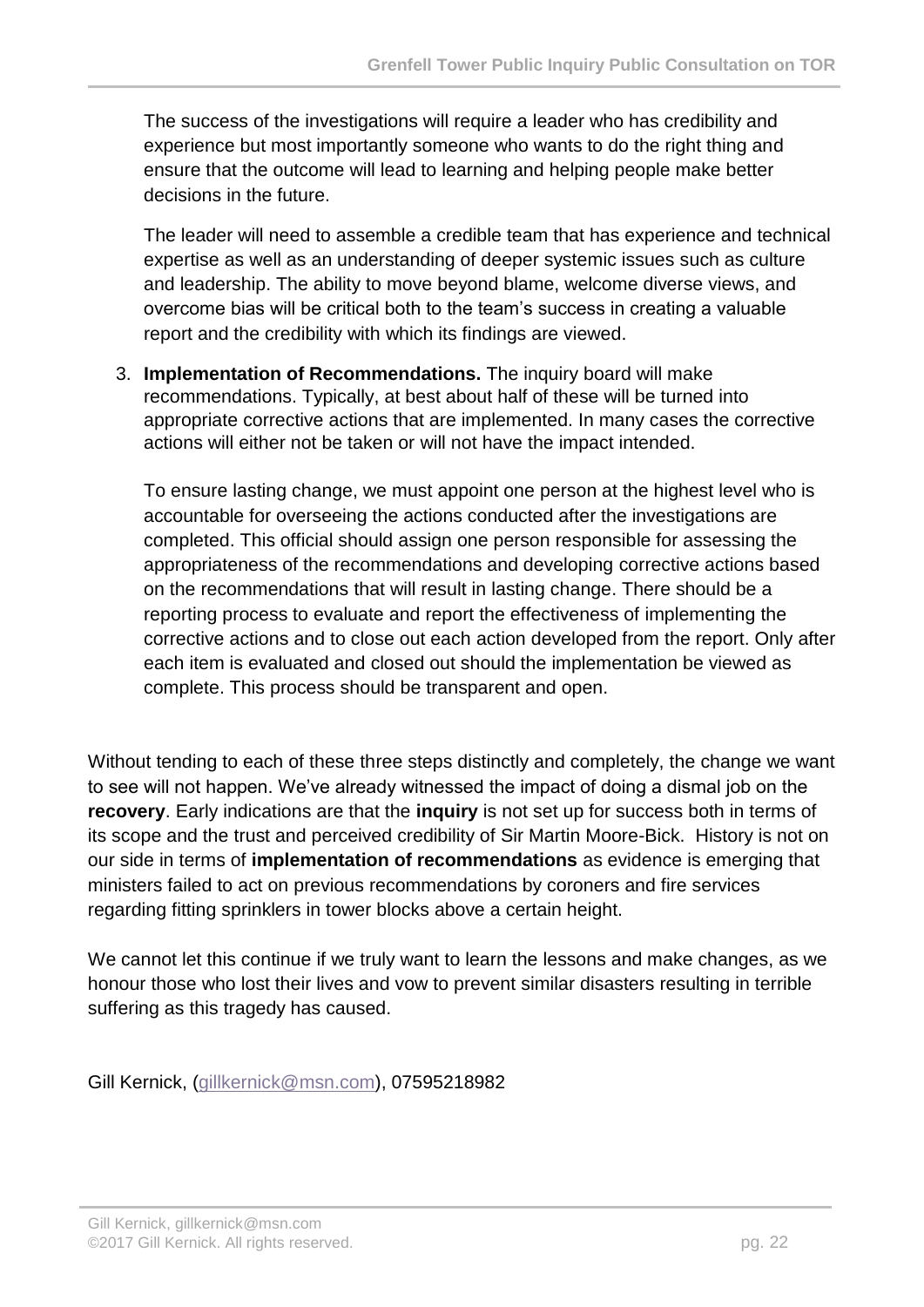# <span id="page-24-0"></span>**Appendix B: Extracts from Martin Stanley article and transcript of Gill Kernick Interview on Today Programme.**

#### **Article by Martin Stanley** [http://www.regulation.org.uk/risk-grenfell\\_tower.html](http://www.regulation.org.uk/risk-grenfell_tower.html)

The Grenfell Tower fire began shortly before 0100 on Wednesday 14 June 2017, and killed around 80 people. It quickly became clear that the fire had (surprisingly and unusually) spread quickly from apartment to apartment via cladding on the outside of the building. Questions were therefore immediately asked about

- whether risks were taken in the procurement of the cladding in particular to save money?
- whether there had been other unnecessary risks taken in the recent refurbishment of the building? and ...
- whether there had been regulatory failings in drafting (or failing to revise) building regulations, or in materials testing, or in local authority etc. approvals and inspection?

It is as yet far too soon to begin to answer any of these questions but I do have four early thoughts, as follows:

#### **Systemic, Cultural and Leadership Issues**

One of the most sensible public comments was made less than 48 hours later by Gill Kernick, a professional involved in helping companies avoid devastating accidents in high risk industries. Gill had previously lived in Grenfell Tower and now lived in an adjacent tower block. A transcript of the second part of her interview is below, but her key messages, for our purposes, were these:

"I think there are two lessons that particularly stand out for me. Number one is in major accidents you typically find cultures where people do not feel free to speak up or are not heard and from what we're hearing there is a clear link to that. The residents were not listened to and were not responded to or taken seriously so I think that is one thing from a cultural perspective that's common in a lot of major accidents.

I think another thing is we have to get beyond the blame to the systemic and cultural and leadership issues that actually led to decisions being made. So if we just end up going, oh well, it's because of the cladding or it's because of this, and yes we need to hold people culpable for what they've done but there's broader systemic issues that need to be addressed. ... we need to begin to understand what kind of competing tensions people are facing. ... why did they choose the cheaper cladding not the more expensive cladding? What do you need to do to create a culture and a system that is founded on true care? How do we take care of our people? Not how do we follow rules or save money."

#### **Prosecution?**

There were immediate and understandable calls for those responsible for the building to be prosecuted, including on manslaughter charges. But prosecution would not reduce the chances of future similar disasters. (It might also seriously impede other inquiries, including the judge-led public inquiry, as those threatened with prosecution will be very reluctant to speak freely or at all.)

The truth is that no-one seriously thinks about the risk of prosecution when making construction or regulatory decisions, so prosecution cannot act as an effective deterrent to poor decision making. As Gill Kernick pointed out (above), the cultural issues and the competing tensions and very complex and can only be addressed via better regulation and enforcement.

The **'prevent or punish?'** question is important in many regulatory areas and [a longer discussion is here.](http://www.regulation.org.uk/key_issues-prevent_or_punish.html)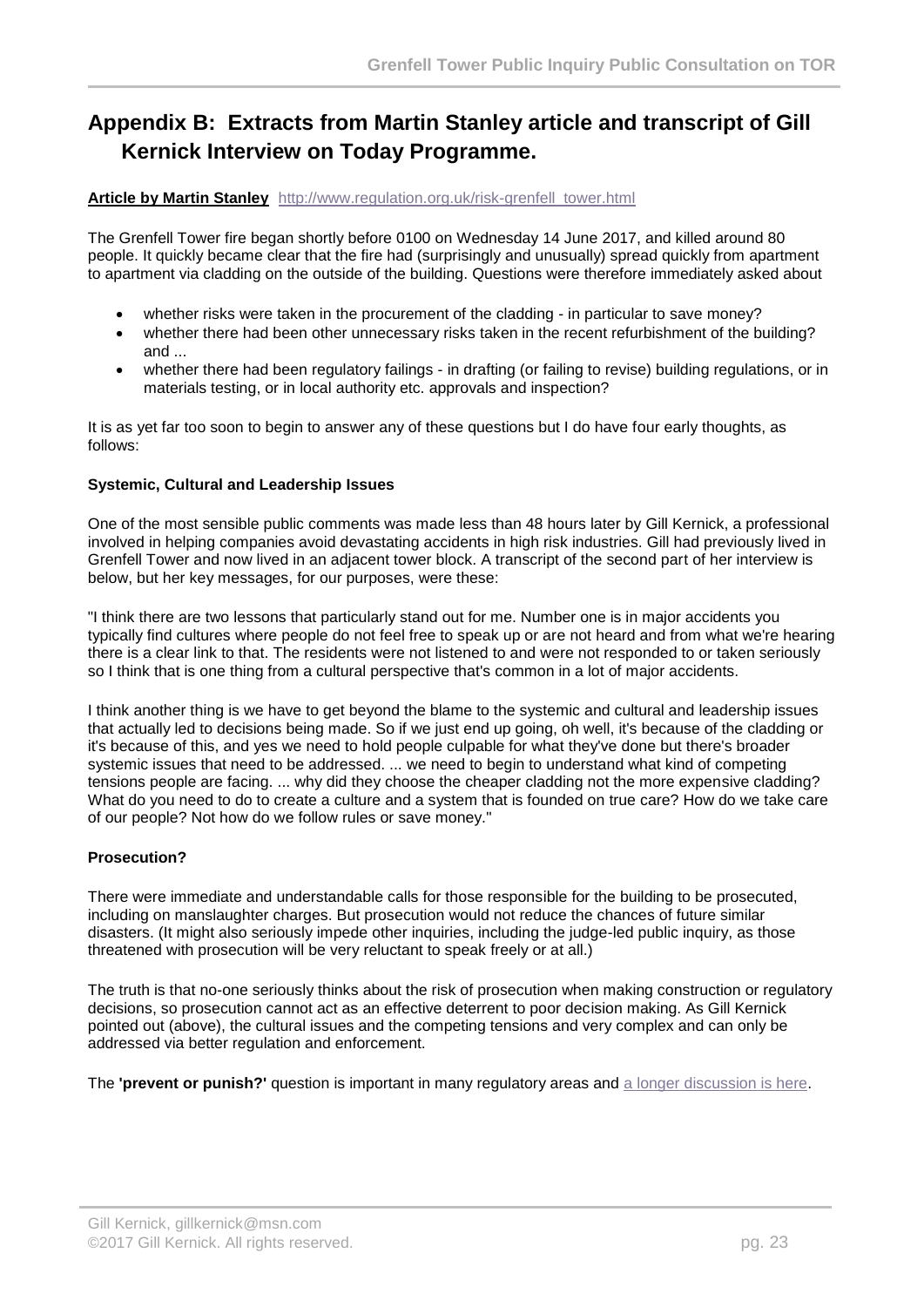#### **Gill Kernick's Interview, 'Today' Radio 4, 16 June 2017**

**Matthew Price (Interviewer):** You were in some of those Residents Associations meetings of the Grenfell Tower. We know that people were expressing their concerns. How do you feel now about the way in which the residents conducted themselves in those meetings? Do you think they did everything they could to get their concerns across?

**Gill Kernick** ... there was one particular meeting I went to which was just where they were talking about the refurbishments. And the residents were very angry. I was a resident at that point, very angry, and in my experience the TMO was really not listening to their concerns. It was a very aggressive meeting. And one of my big regrets is at the time I thought this is not right. And in subsequent interactions with the TMO, because I now live in Trellick (**MP** in the nearby tower block) I've thought 'I need to do something, because this is not right'. The relationship between the management and the residents is not right.

**MP:** The TMO is the tenancy management organisation which says it is aware of concerns and that at the moment is focused on the immediate needs of people here and will be looking at the long term implications. Your work, you work, you know about large scale disasters, you work in high hazard industries like oil and gas to try and make sure accidents don't happen. Are there lessons that can be drawn from your work with those oil and gas industries that you think might make sure that an accident like this can't happen again? What needs to be done?

**GK**: Yes, I think first, .... it's been quite difficult looking at this from a professional perspective as I think there is a lot of lessons that could have been learned that weren't. I think there's two that particularly stand out for me. Number one is in major accidents you typically find cultures where people do not feel free to speak up or are not heard and from what we're hearing there is a clear link to that. The residents were not listened to and were not responded to or taken seriously so I think that is one thing from a cultural perspective that's common in a lot of major accidents. I think another thing is we have to get beyond the blame to the systemic and cultural and leadership issues that actually led to decisions being made. So if we just end up going, oh well, it's because of the cladding or it's because of this, and yes we need to hold people culpable for what they've done but there's broader systemic issues that need to be addressed.

**MP:** Meaning that there needs to be greater communication and channels of communication?

**GK:** Greater communications, channels of communication, we need to begin to understand what kind of competing tensions people are facing. You know, why did they choose the cheaper cladding not the more expensive cladding? What do you need to do to create a culture and a system that is founded on true care? How do we take care of our people? Not how do we follow rules or save money.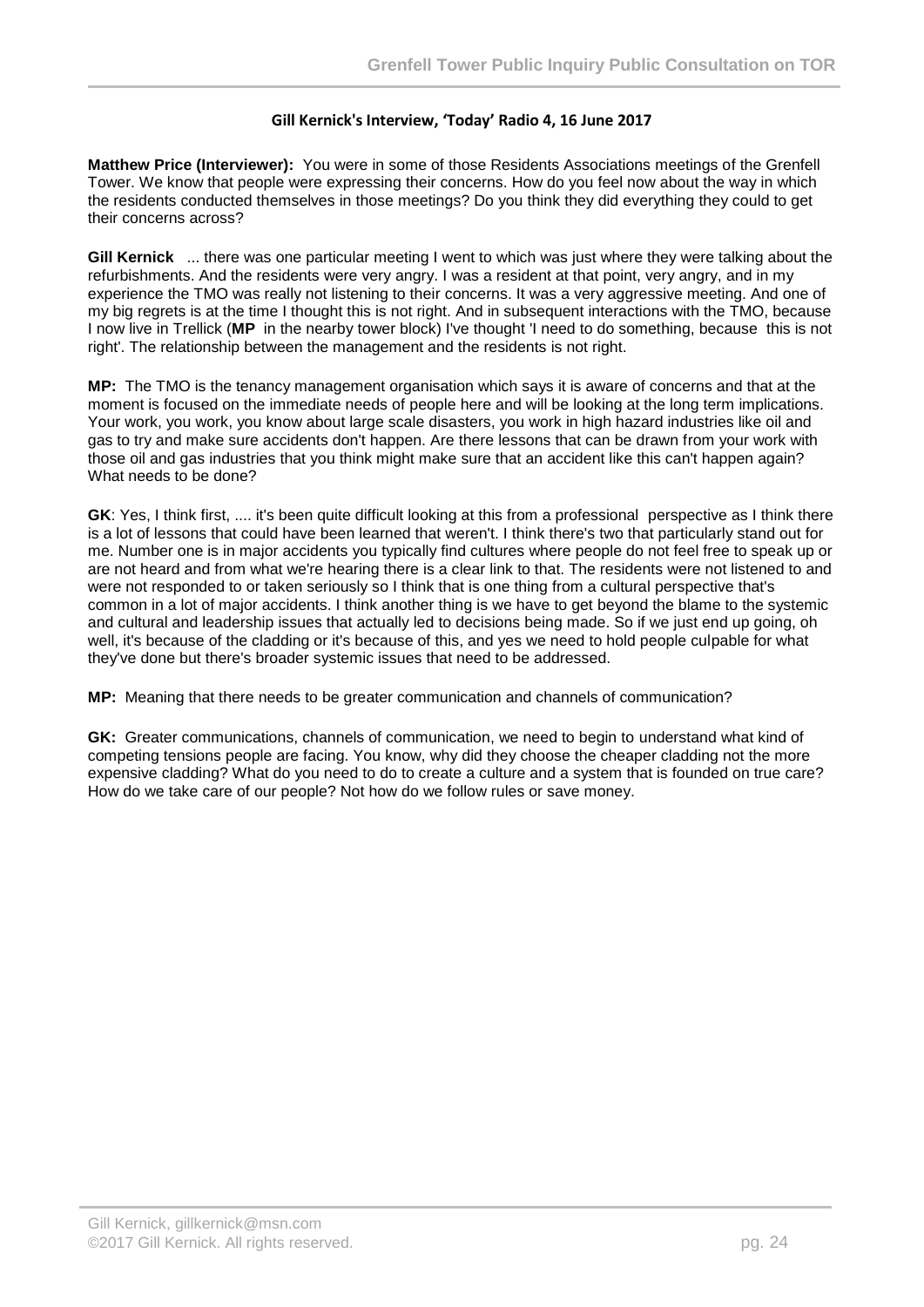## <span id="page-26-0"></span>**Appendix C: Some initial writings immediately after the Tragedy**

#### **15th June**

I work in high hazard industries partnering companies to create cultures where major accidents don't happen. I have heard the pain from operators who witnessed Piper Alpha and the Macondo incident in the Gulf of Mexico. I have cried with senior executives. I have witnessed the magic of people coming together to build something different.

I used to live on the 18<sup>th</sup> (now 22<sup>nd</sup>) floor of Grenfell Tower. At 2 am yesterday, I sat on the bed with my husband in our flat in Trellick Tower and watched it burn.

In Grenfell we were surrounded by families, the kids used to play outside the lifts, we'd leave the door open and they'd run in and out of our flat. The boys used to come and borrow our bicycle pump. We know that one family got out and are in hospital, we have no news of other families on our floor and fear the worst. Grenfell converted me to living in tower blocks, for 2 reasons – the views and the community.

As I listen to the news and the stories on the streets, the similarities between what happened at Grenfell and what typically happens in 'black swan' (low probability/high consequence) events are striking. Particularly heart breaking is hearing how residents raised issues and never experienced being heard.

What worries me is how we are responding to the event, which is why I'm writing this.

Obviously, there is anger and shock and we need to express that, conduct investigations and hold to account those that are at fault.

However, just doing that will, in my experience not make the difference that is needed. If there is one thing I have learned from my work in major accidents it's that there is a failure to learn from these events, we're hearing emerging stories about previous incidents around the world related to the cladding. I would imagine in those incidents investigations were held, and people were held to account – and here we are today …

To a certain extent finding the root cause gives us some relief – we've found someone/thing to blame and we can move on.

But that stops us from dealing with the more complex systemic issues for which there is no quick and easy fix. While there will be technical and procedural aspects to this fire – the issues of leadership and culture need to be addressed. And we won't address those from our existing paradigms. We need to learn new ways of thinking.

Predictably this event over time, will entrench feelings of them/us, blame, disenfranchisement and anger. What would it take to have this tragedy bring us all closer together in a real lasting way, for it to make real change, create this borough as the shining star of our common humanity. A new procedure or policy won't ensure that the TMO really hears the voice of its residents. A fundamental shift in culture and leadership will.

I don't have the answers, I do have the question – how can I honour those that died such that this tragedy leads to real, lasting change and unites us all in our common humanity.